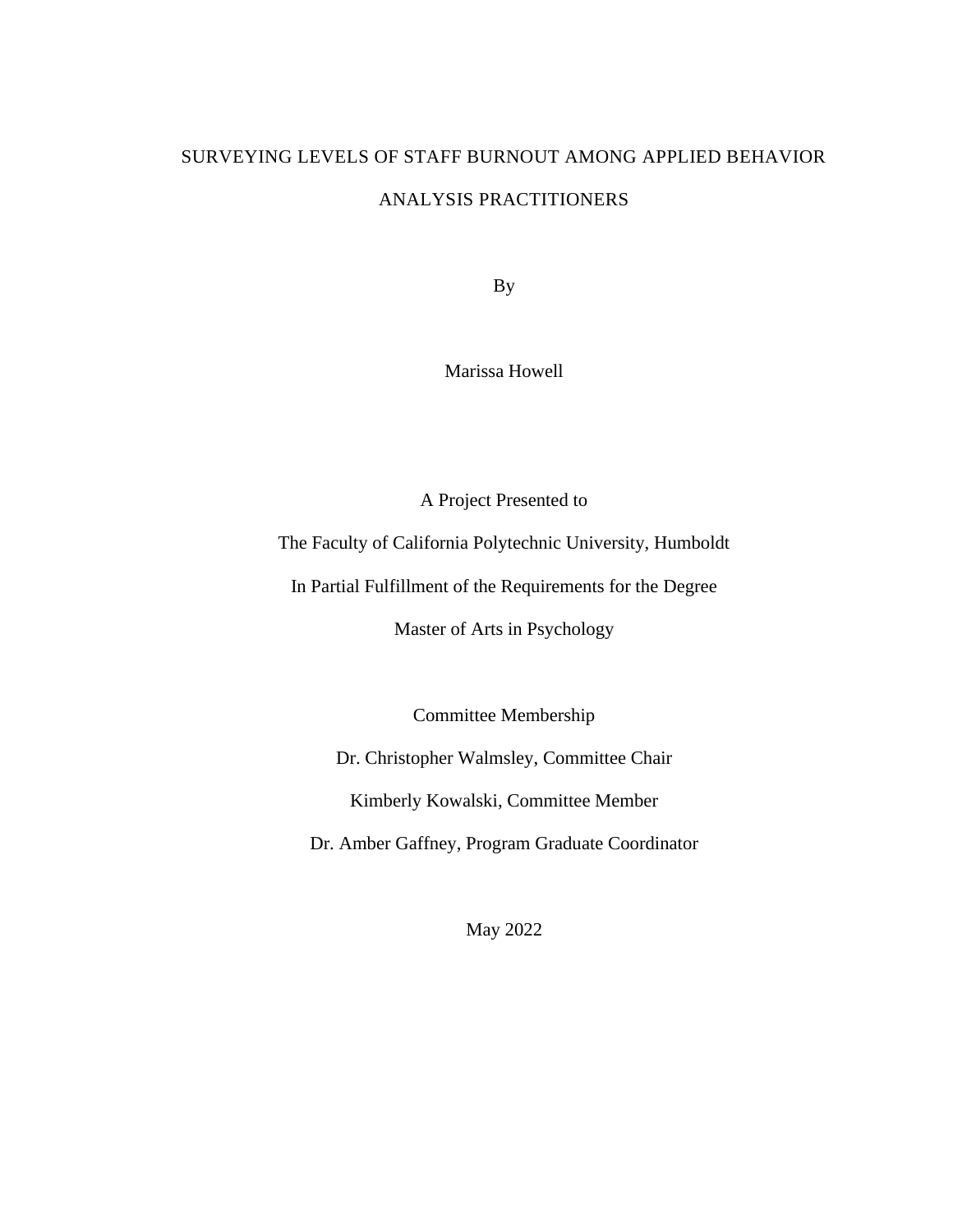#### **Abstract**

## <span id="page-1-0"></span>SURVEYING LEVELS OF STAFF BURNOUT AMONG APPLIED BEHAVIOR ANALYSIS PRACTITIONERS

#### Marissa Howell

Applied Behavior Analysis (ABA) practitioners engage in highly demanding work duties from collaborating with schools and families and navigating funding sources to direct work with clients. Therefore, burnout is a prevalent issue in this field. However, it is infrequently studied in the literature in any of its components, including risk factors, overall levels of burnout, or means to mitigate its effects. The aim of the present study was to survey the levels of burnout among ABA practitioners in Northern California and attempt to identify higher levels of weekly engagement in self-care behaviors as one component in lower burnout scores. The present study found that more hours spent per week engaging in self-care activities was indeed associated with lower overall levels of burnout. In addition to self-care, the survey asked questions to discover other possible associations with high burnout scores, including what type of work one primarily engages in within the field. Continued exploration of burnout and its factors is necessary to support ABA practitioners, not only to aid their mental health but also to ensure ABA is providing the highest quality clinicians to the clients and families who rely on them.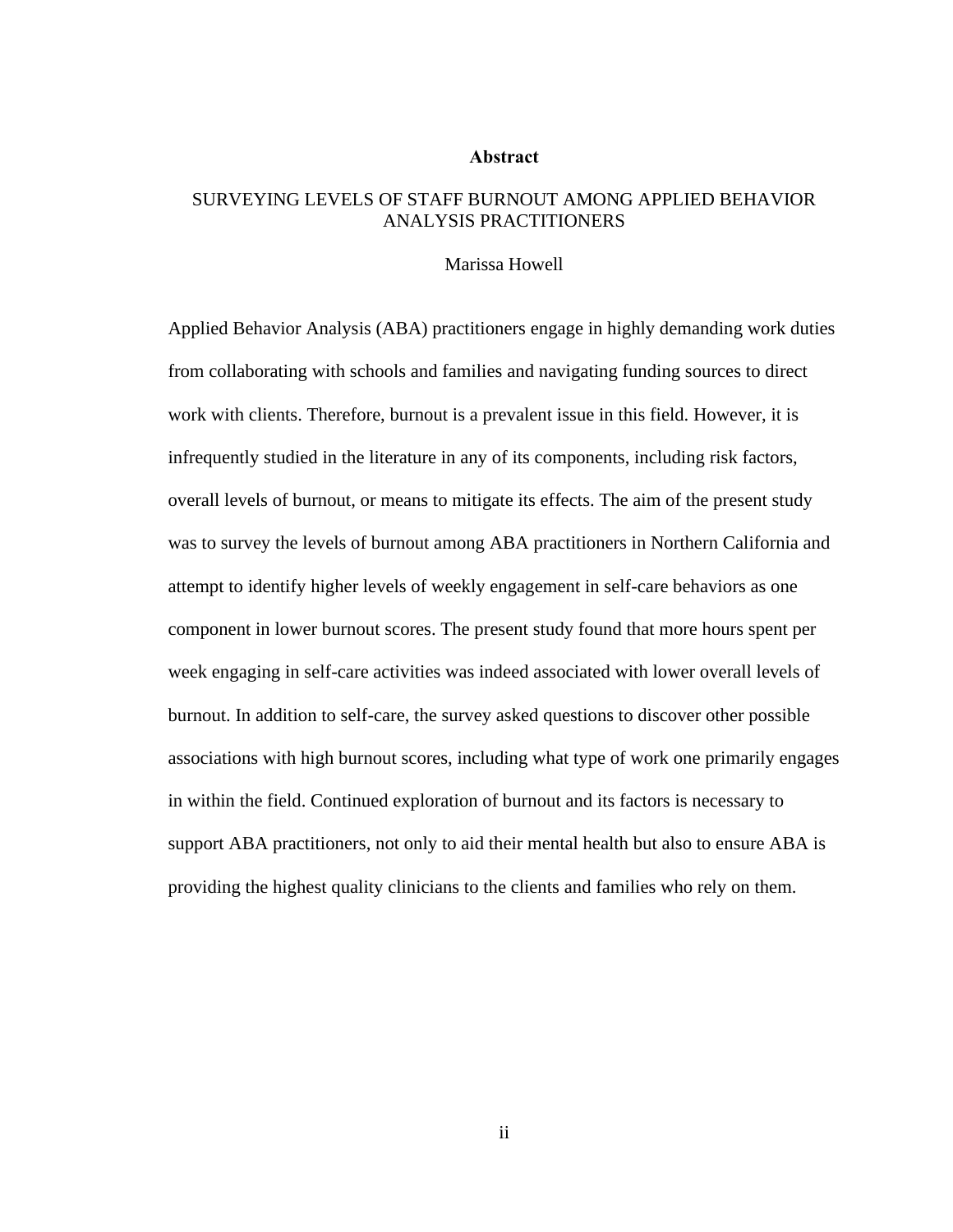#### **Acknowledgements**

<span id="page-2-0"></span>This project was a necessary pivot due to the pandemic from an original proposal Dr. Walmsley and I had spent about a year working on previously. Despite the disappointment that accompanied this, Dr. Walmsley was quick to provide me with doable alternatives in the uncertainty that took place the last two years. For this and countless other reasons, I want to thank Dr. Walmsley for his unwavering support throughout his graduate program and the year before when I was an undergraduate attempting to write my first research proposal. I look forward to putting in a good word for your program when I am given the opportunity in my future work with prospective students in the community.

I would also like to thank Kim Kowalski for taking time out of her busy schedule to help me when I needed someone new to sit on my committee. I am excited to continue to learn from you as I graduate and step into a new part of my career.

Finally, I want to thank everybody who reads through this project, and the Cal Poly Humboldt Department of Psychology for helping me find my passion within the field.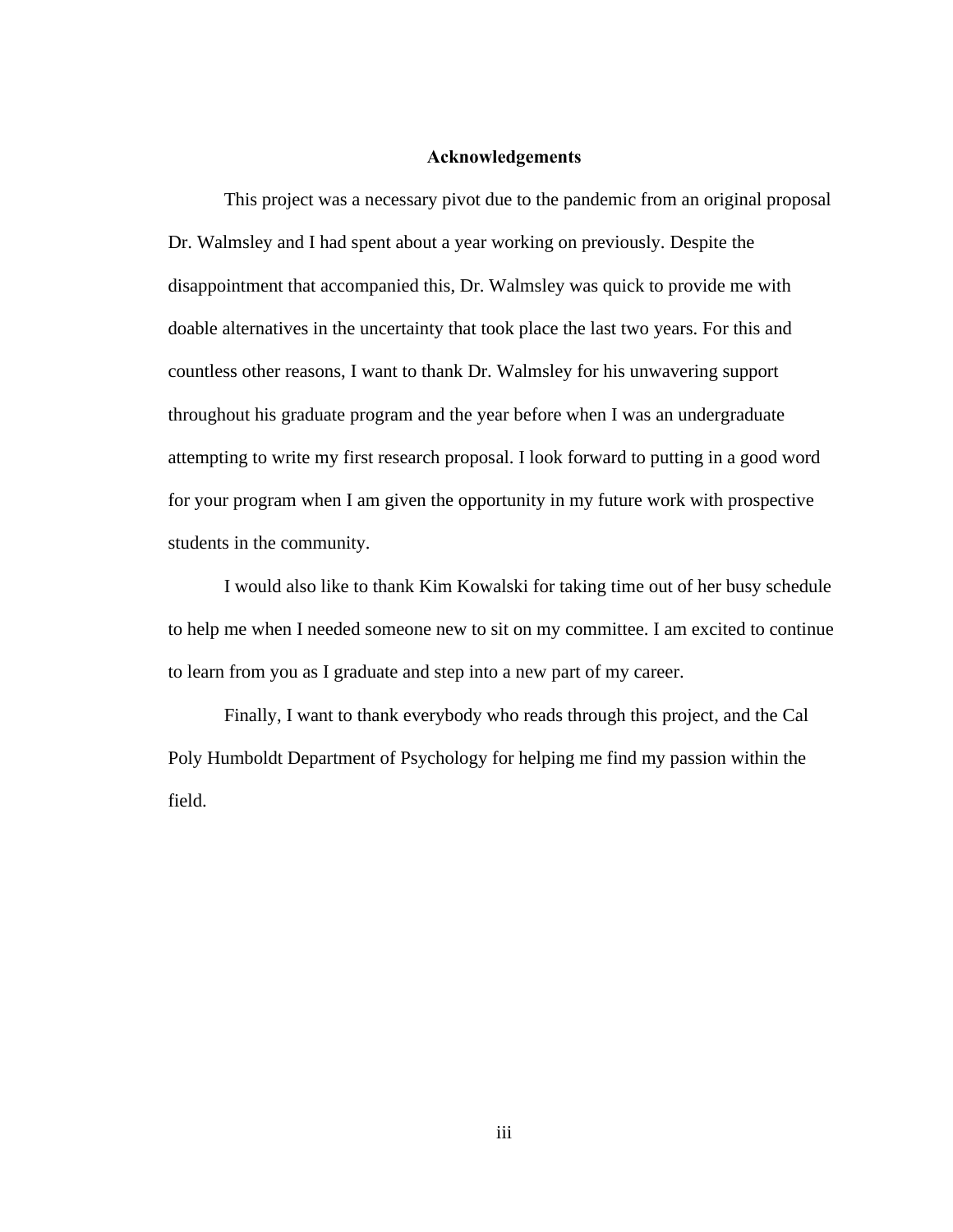# **Table of Contents**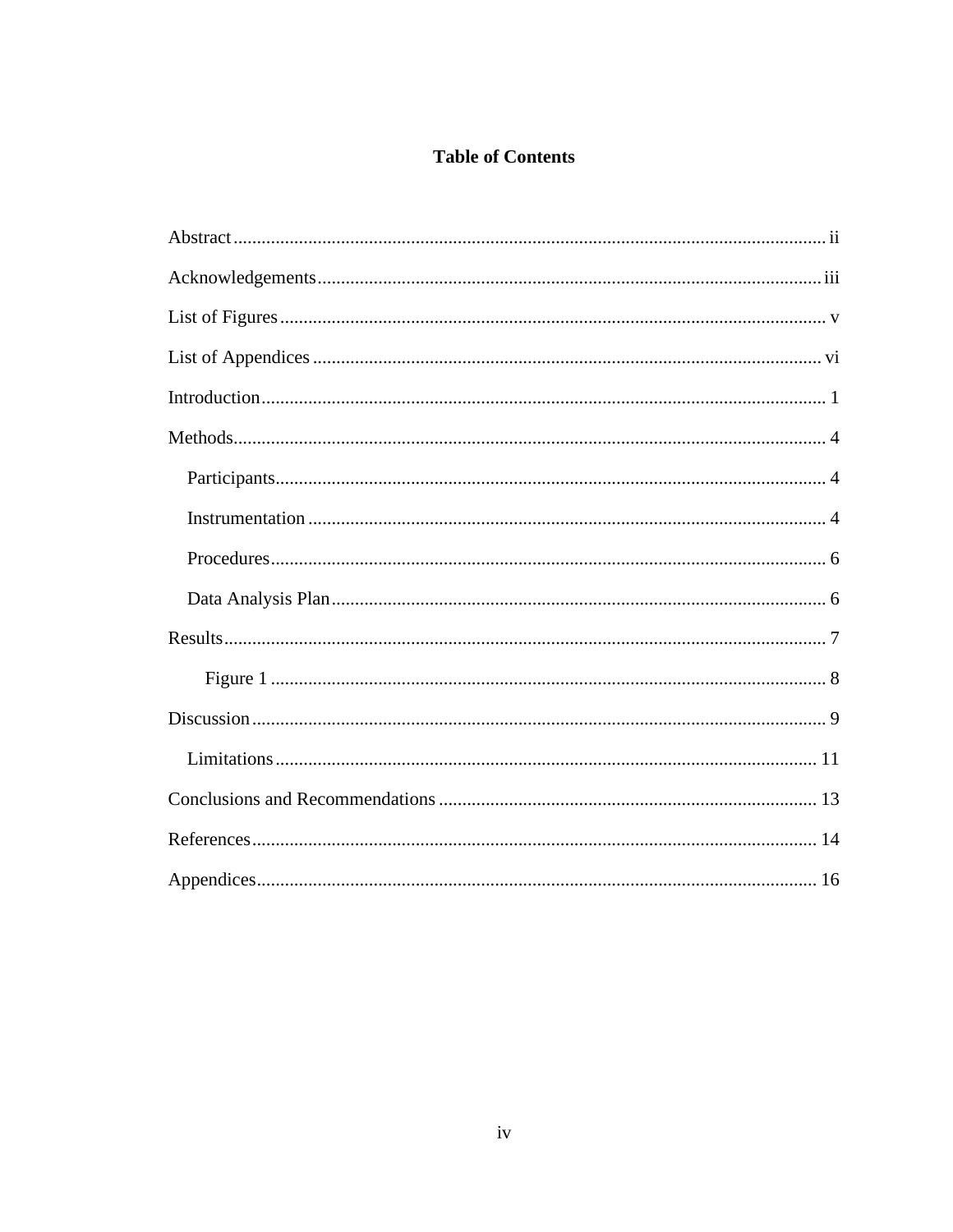# **List of Figures**

<span id="page-4-0"></span>

| $\overline{\phantom{a}}$ |  |  |  |
|--------------------------|--|--|--|
|--------------------------|--|--|--|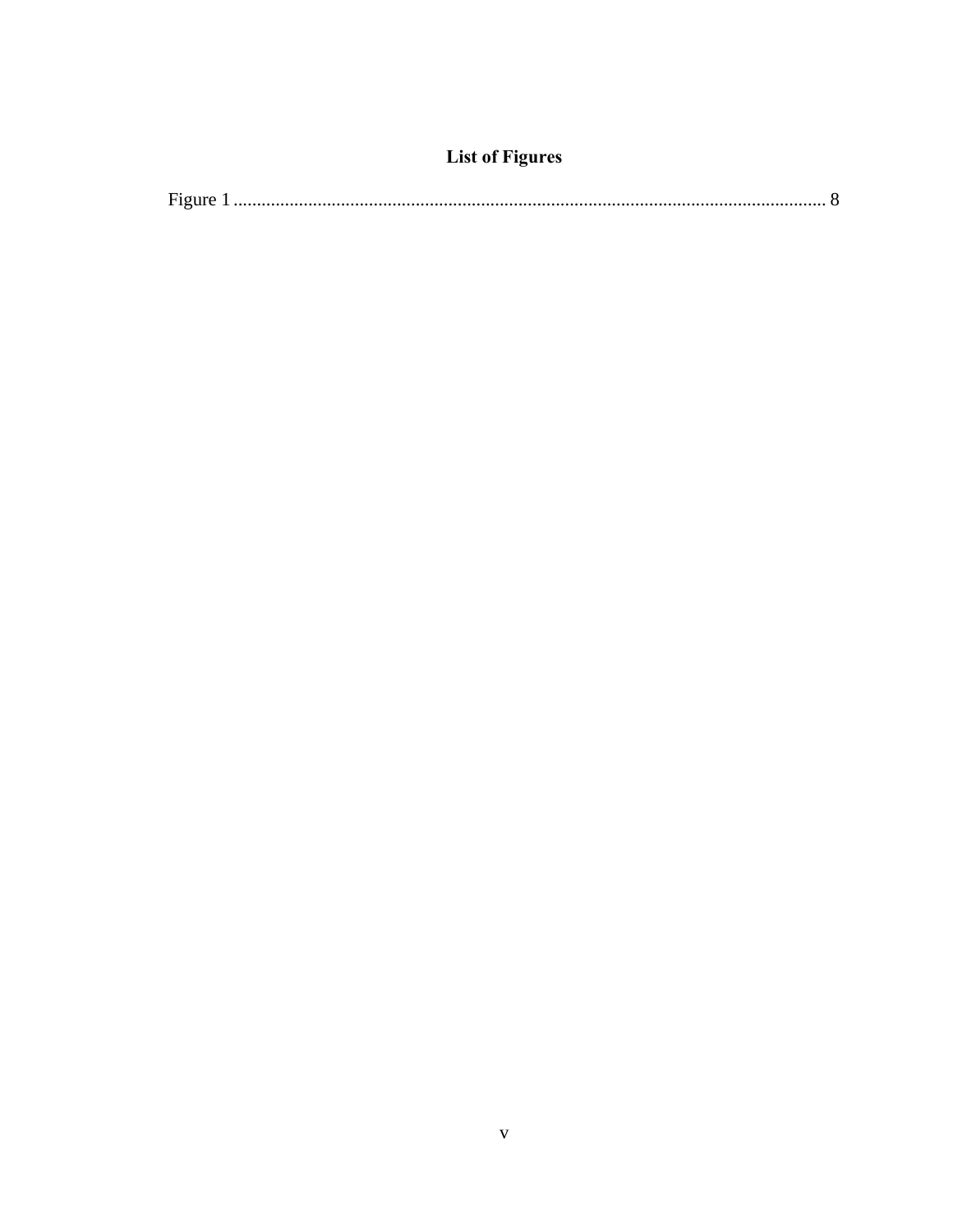# **List of Appendices**

<span id="page-5-0"></span>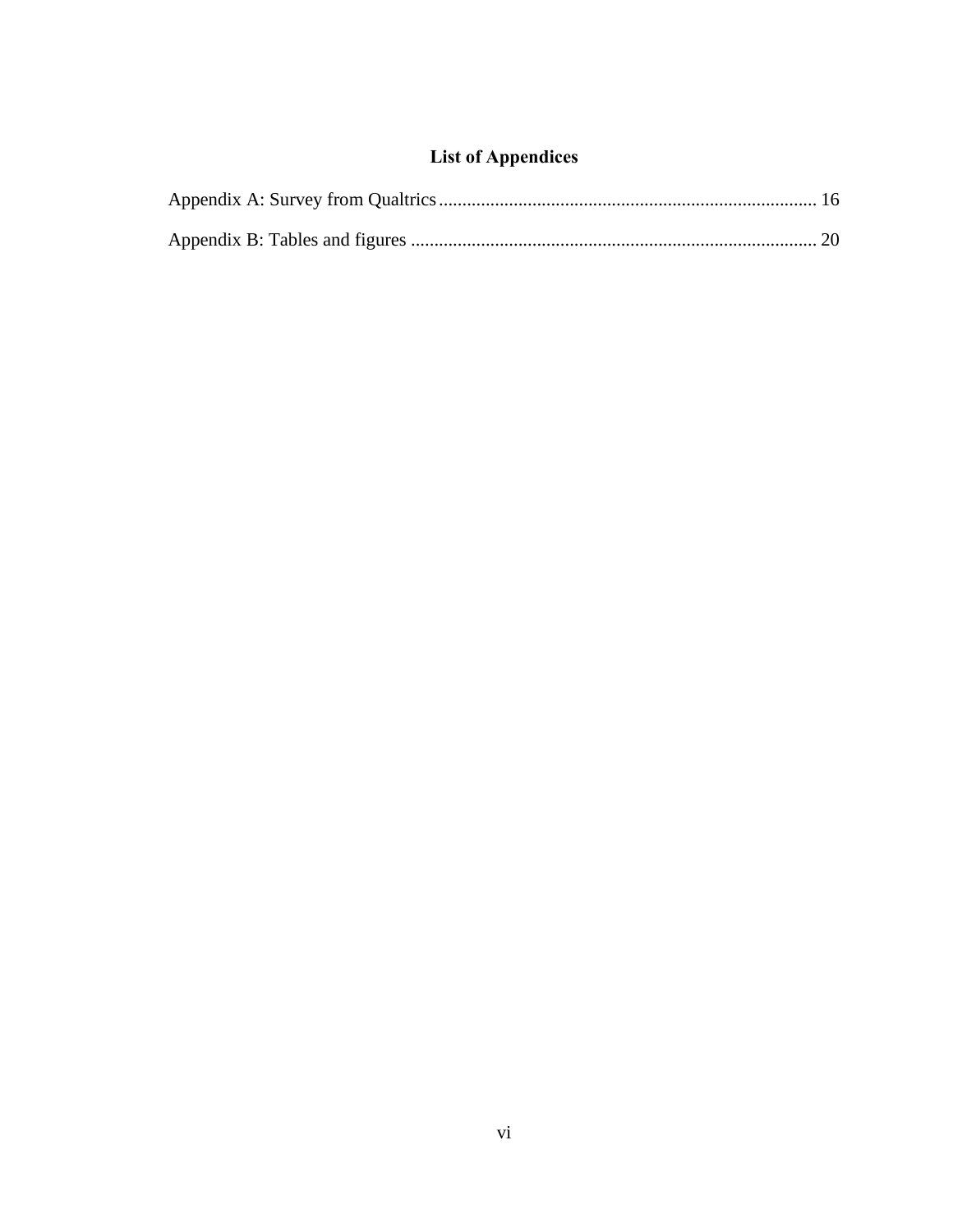#### **Introduction**

<span id="page-6-0"></span>Burnout among staff working in Applied Behavior Analysis (ABA) is a pervasive issue (Gibson et al., 2009; Hurt et al., 2013; Kelly & Barnes-Holmes, 2012) that is, relative to other constructs in the field of psychology, seldom addressed in the literature. Staff burnout, defined as "a state of physical, emotional and mental exhaustion that results from long-term involvement in work situations that are emotionally demanding" (Schaufeli & Greenglass, 2001, p. 501), can be caused by various environmental factors that staff at ABA agencies frequently encounter. Some of these factors include high emotional demands, inability to maintain psychological distance between one's job and one's personal life, and organizational issues within the agency itself (Shankar & Kumar, 2014). As anybody who has worked with individuals with autism spectrum disorder (ASD) or any other Intellectual or Developmental Disability (IDD) may know, the job roles can require a large amount of emotional labor and time.

Many of the studies published in the burnout literature within ABA attempt to identify factors associated with high levels of burnout and staff turnover. Gibson, Grey, and Hastings (2009) distributed a questionnaire to various ABA staff that measured supervisor support as a predictor of burnout. Their results found that high work demands partnered with low supervisor support correlated with low personal accomplishment in the Maslach Burnout Inventory (MBI; Maslach et al., 1986), which is a category occasionally used to measure burnout. Additional factors recognized in the literature as contributing to higher levels of staff burnout are low levels of training satisfaction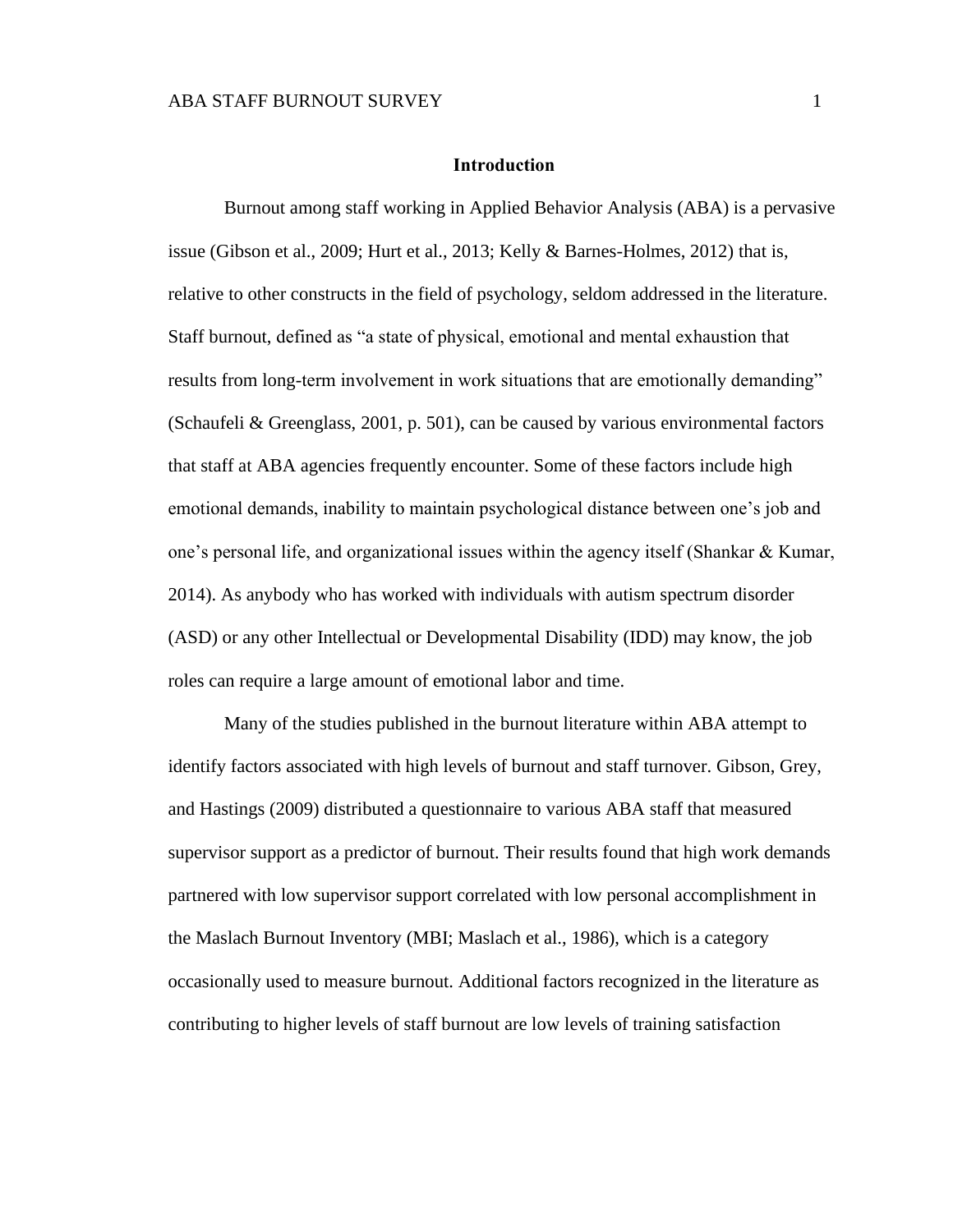(Bottini, Wiseman, & Gillis, 2020), neuroticism (Hurt et al., 2013), and negative implicit attitudes towards individuals with ASD (Kelly & Barnes-Holmes, 2013).

The Maslach Burnout Inventory is most frequently used in this field of research to measure participants' levels of burnout. However, the present study will be using the Copenhagen Burnout Inventory (CBI; Kristensen et al., 2005). While the MBI is a commonly used measure, the language in the subscales can potentially evoke negative emotional reactions. For example, in developing the Copenhagen Burnout Inventory Kristensen et al. (2005) conducted a pilot study in which they distributed the MBI and another separate scale and asked participants to make note of questions they found difficult to answer or other comments they wished to make. This pilot study found that almost all negative comments participants made were related to the MBI. Participants had the most problems with the "depersonalization" subscale that asked questions like "I feel I treat some recipients as if they were impersonal objects." (Maslach et al., 1986). To avoid potentially offending participants, the CBI will be used in the present study.

Although the CBI is newer and less commonly used than the MBI, it employs a more inclusive definition of burnout as the basis for its subscales. The CBI aims to measure personal burnout, work-related burnout, and client-related burnout while the MBI measures depersonalization, emotional exhaustion, and reduced personal accomplishment. Therefore, the CBI's subscales allow researchers to better understand what specific areas of one's life burnout may be affecting. Additionally, the CBI can be scored as a single measure of burnout by combining all subscale scores, while the MBI is meant to be three separate scores of the distinct dimensions of burnout (Maslach et al.,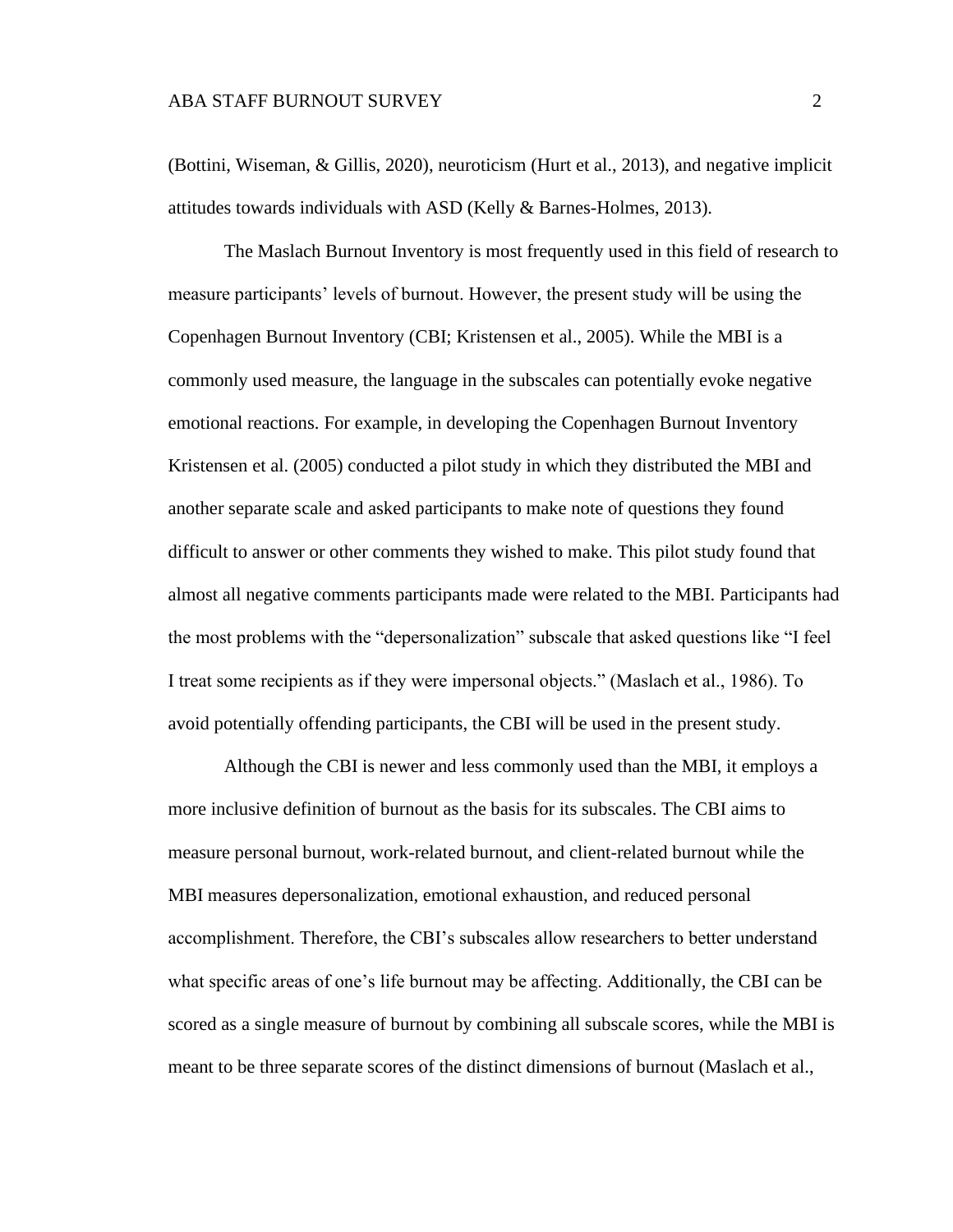1986). The CBI has been tested and validated, and the original study that published the scale showed it had high face validity, criterion validity, and internal reliability (Kristensen et al., 2005).

While many studies focus on different aspects of one's personality and/or organizational policies relating to individual agencies, there continues to be a paucity of research in the burnout literature relating to individuals employed within ABA. Specifically, there are few studies addressing how to cope from, recover from, or prevent burnout. The current study will aim to measure levels of staff burnout as well as common strategies used for self-care in ABA workers within the Northern California region. To this author's knowledge, only one study has been published in the ABA literature that focuses on self-care of practitioners themselves. Fiebig et al. (2020) published a discussion paper on an invitation to engage in self-care as ABA practitioners during the COVID-19 pandemic. The authors provide a few mindfulness and self-compassion techniques BCBA's and others in the field should practice to prevent burnout and continue providing the best services to their clients. This article appears to be the first of its kind within ABA. The present study therefore hopes to add to self-care literature surrounding practitioners in the field. While the current study is mainly exploratory in nature, it is expected that those who engage in higher levels of self-care will experience lower levels of burnout overall. Further, researchers hypothesize that staff who work primarily directly with clients (e.g., direct implementation of ABA services) will experience higher levels of burnout than those who work primarily indirect hours.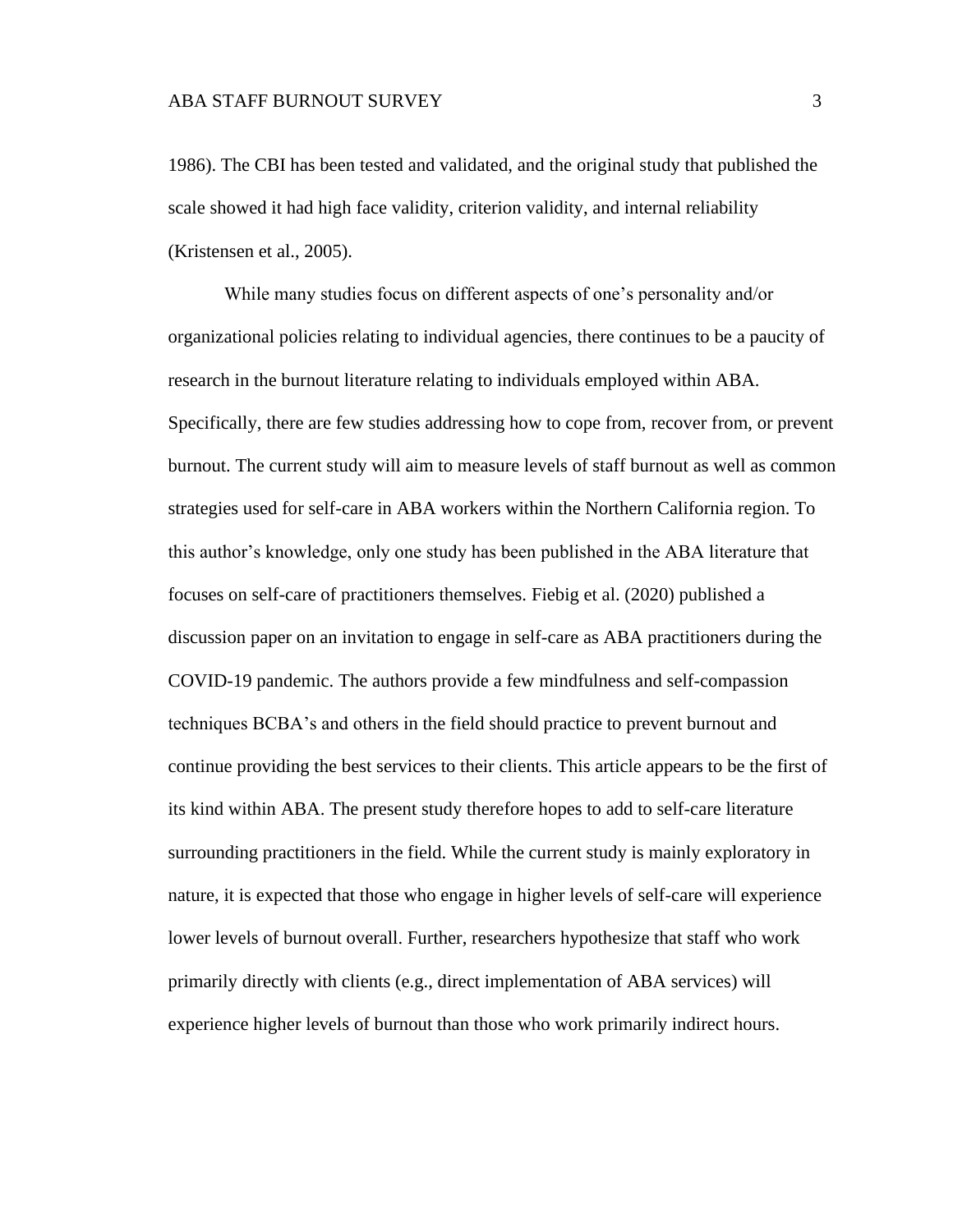#### **Methods**

#### <span id="page-9-1"></span><span id="page-9-0"></span>**Participants**

The participants for the present study consisted of 54 practitioners over the age of 18 working in ABA within the Northern California area. This area included, but was not limited to, Humboldt, Mendocino, Lake, Del Norte, Placer, and Sacramento counties. The survey was distributed to anybody working in the field either directly or indirectly with clients, thus it was a requirement that the participants deliver ABA services in some capacity (we excluded those solely delivering Supported Living Services). While it was not required, some of the participants held a certification such as a BCBA, BCBA-D, BCaBA, or RBT. It was expected that the majority of participants would be direct staff holding no certification but would at least have a high school diploma, but participants mainly consisted of BCBAs and program supervisors.

#### <span id="page-9-2"></span>**Instrumentation**

The survey for the present study was delivered on an online platform (Qualtrics) and consisted of three sections to measure burnout levels and self-care strategies among ABA practitioners. The first section asked demographic questions such as (a) participant age,  $(b)$  the county they are located in,  $(c)$  their job title,  $(d)$  their highest level of education, (e) what credential they hold (if applicable), (f) the primary age of clients they serve, (g) how many years they have worked in ABA, (h) how many hours per week are spent directly delivering services to clients, and (i) how many hours per week they spend engaging in indirect client work.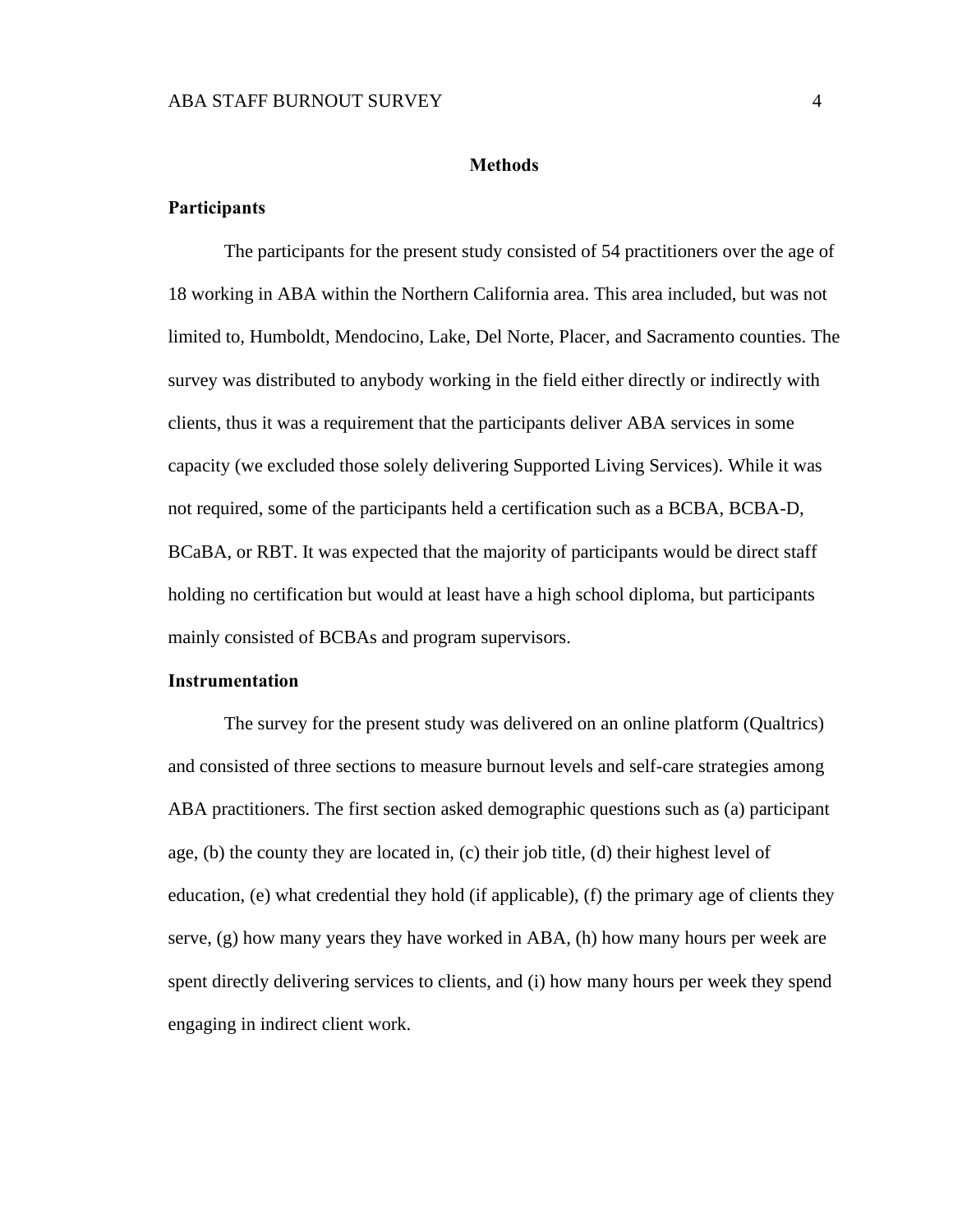The next section included questions about how many hours per week the participants engage in self-care activities in addition to what general category their preferred self-care strategies fall under (e.g., emotional self-care, practical self-care, physical self-care, mental self-care, social self-care, and spiritual self-care). There was a section included for participants to report any other preferred self-care activity that they feel was not encompassed within the general categories listed.

The final section of the survey was the CBI. The CBI is a 19-item inventory that has three categories to measure burnout: personal burnout (six items; e.g., "*How often are you physically exhausted?*"), work-related burnout (seven items; e.g., "*Is your work emotionally exhausting?*"), and client-related burnout (six items; e.g., "*Do you feel you give more than you get back when you work with clients?*"). Each of the subscales are measured from 1 (*never/almost never*) to 5 (*always or to a very high degree*). The CBI is intended to be scored by converting the original range of scores on the Likert scale from 1 to 5 to 0 to 100, with scores of 1 corresponding to scores of 0 and scores of 5 corresponding to scores of 100 (Kristensen et al., 2005). For the purposes of the current study, we kept the original Likert scores of 1 to 5 for each item in the scales as we expected this to produce the same results without requiring data manipulation. Therefore, the CBI had total possible scores of 0 to 95. The original paper developing the CBI did not set criteria for indicating high, moderate, or low levels of burnout, however a more recently published paper (Creedy et al., 2017) used the original scoring of the CBI to set their own criteria. To do so, they decided that low levels of burnout were any score less than 50, moderate scores were between 50 and 74, high levels were between 75-99, and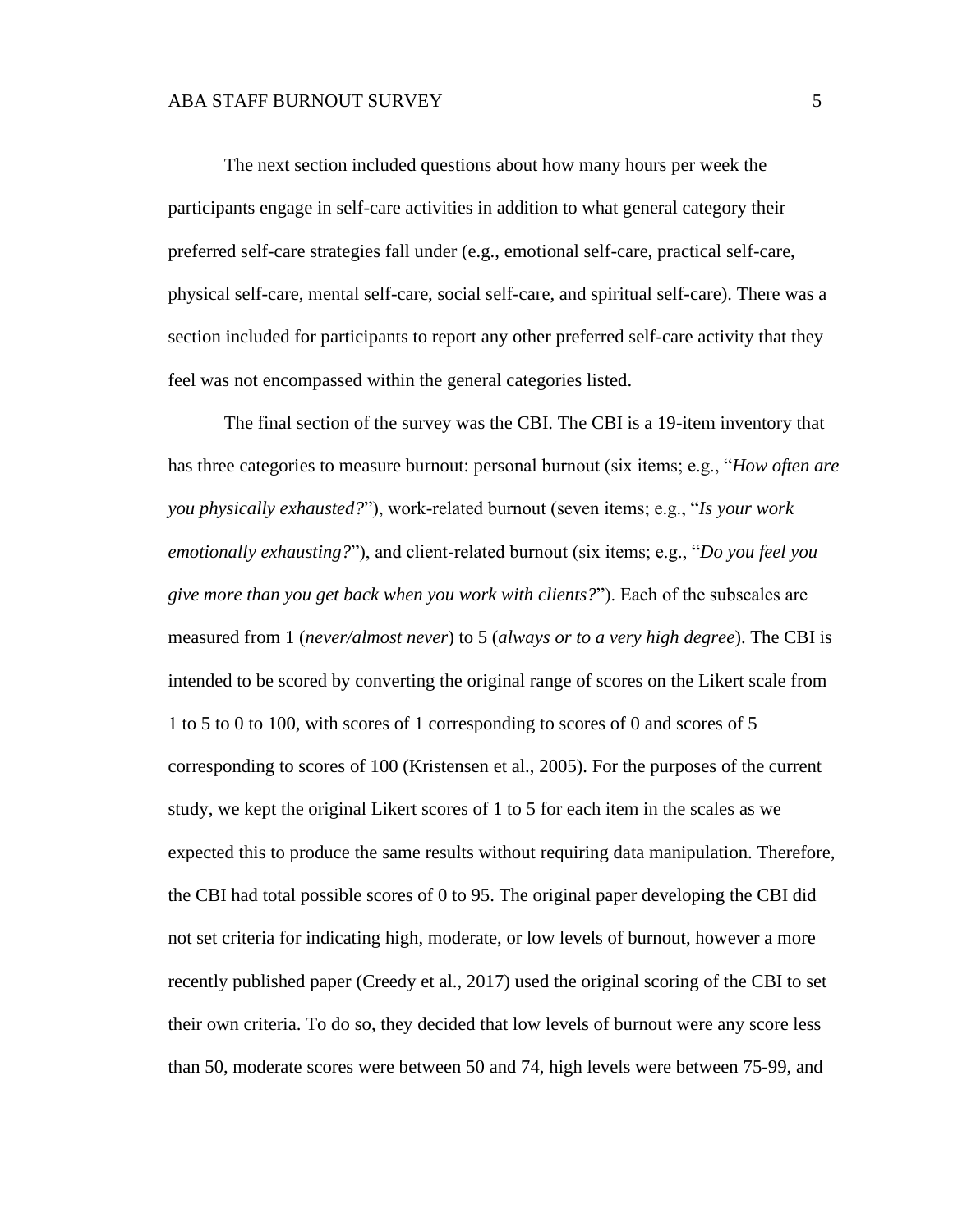extreme burnout was a score of 100. Due to overall score ranges being slightly different for the present study (e.g., 0-95 instead of 0-100), we will separate low/moderate/high levels similar to how Creedy et al. (2017) chose to do so. So, our low range will be any score less than 48, moderate will be 48 to 72, and high will be 72 to 95.

#### <span id="page-11-0"></span>**Procedures**

Prior to administering the survey, the researcher obtained approval for the project from the Humboldt State University Institutional Review Board (IRB 21-028). The survey was distributed via an online platform called Qualtrics. Participants were recruited to complete the survey by contacting those who oversee various agencies in Northern California as well as the Redwood Coast Regional Center (RCRC) requesting that they send the survey to other practitioners. We also asked participants who completed the survey to send it to their colleagues working in ABA in Northern California.

#### <span id="page-11-1"></span>**Data Analysis Plan**

A statistical software such as R or Microsoft Excel was used to analyze the results of the current study. Most of the analyses necessary were descriptive statistics, namely mean scores of burnout, age, hours per week engaging in self-care, and hours worked directly and indirectly with clients. In addition, the following correlations were run: burnout scores compared to hours per week engaging in self-care and burnout scores and hours worked directly/indirectly with clients. We also compared burnout scores visually by creating bar graphs separating average scores by job title.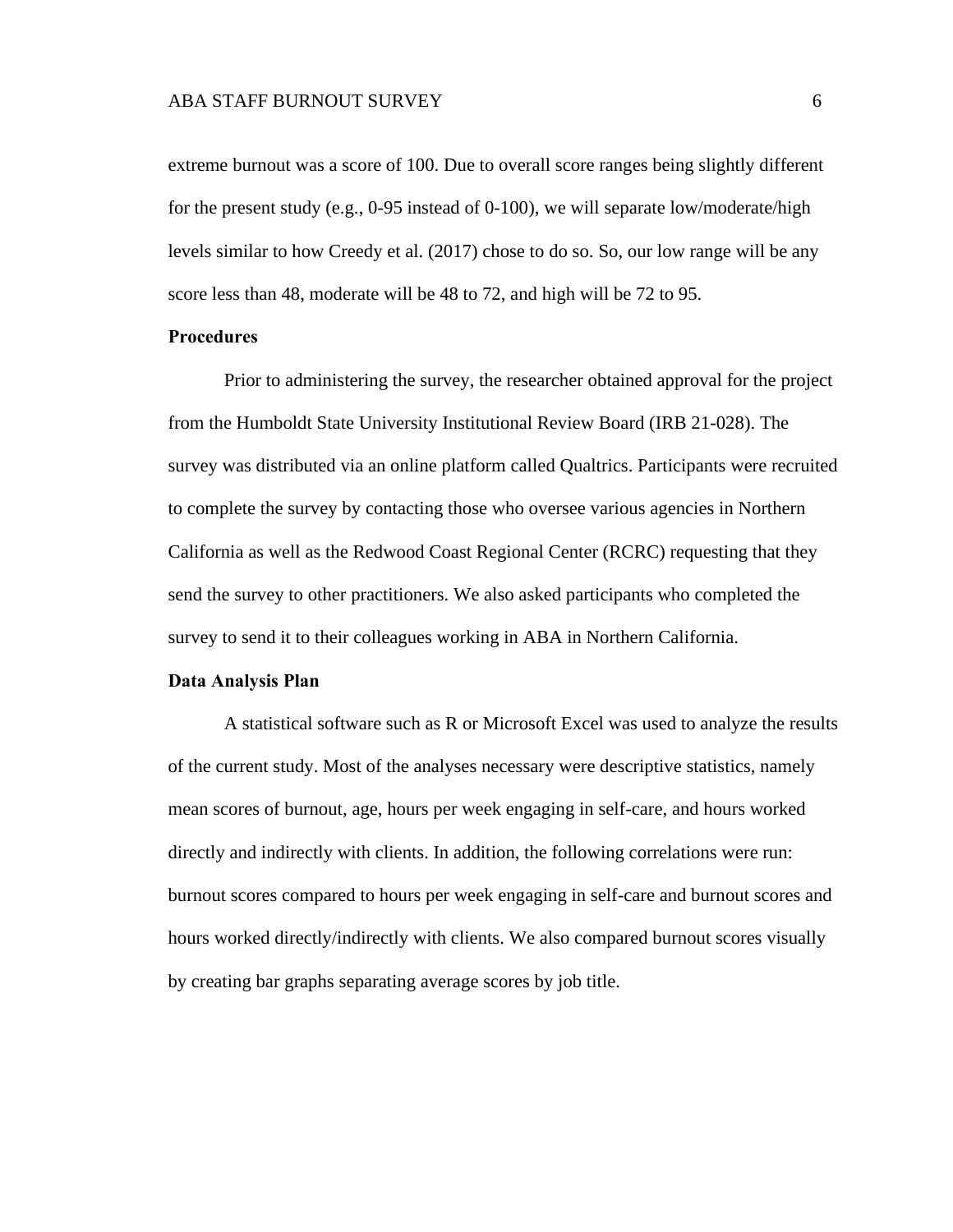#### **Results**

<span id="page-12-0"></span>Data from the survey were analyzed using Microsoft Excel. Overall, average burnout score ( $M = 50.24$ ) for practitioners in Northern California (age  $M = 36.83$ ) indicates a moderate level of burnout, as per our previously stated boundaries for the CBI. Additionally, the practitioners surveyed reported on how many hours per week they engaged in self-care ( $M = 2.98$ ) and hours spent per week working both directly ( $M =$ 14.21) and indirectly (*M* = 16.52) with clients or on client programs in delivery of ABA services. The present study's main research questions were analyzed using Pearson's *r* correlations. Our hypothesis that burnout scores would be negatively correlated with number of hours per week spent engaging in self-care activities was supported (*r* = -.34, p  $= .006$ ), although the correlation was moderate. Further, the present study hypothesized that higher burnout scores would be indicative of more hours per week spent working directly with clients, but this was not supported by the data  $(r = .18, p = .90)$ ). Additionally, number of indirect hours worked on client programs per week and burnout scores had no association  $(r = .03)$ . Finally, in visually examining average burnout scores of different jobs within ABA (see Figure 1), it appears that there are no major differences in averages between direct staff ( $M = 52.11$ ), associate supervisors ( $M = 48.5$ ), clinical/program supervisors ( $M = 47.4$ ), regional managers ( $M = 56.5$ ), clinical directors *(M* = 49.57), and other (*M* = 53.67).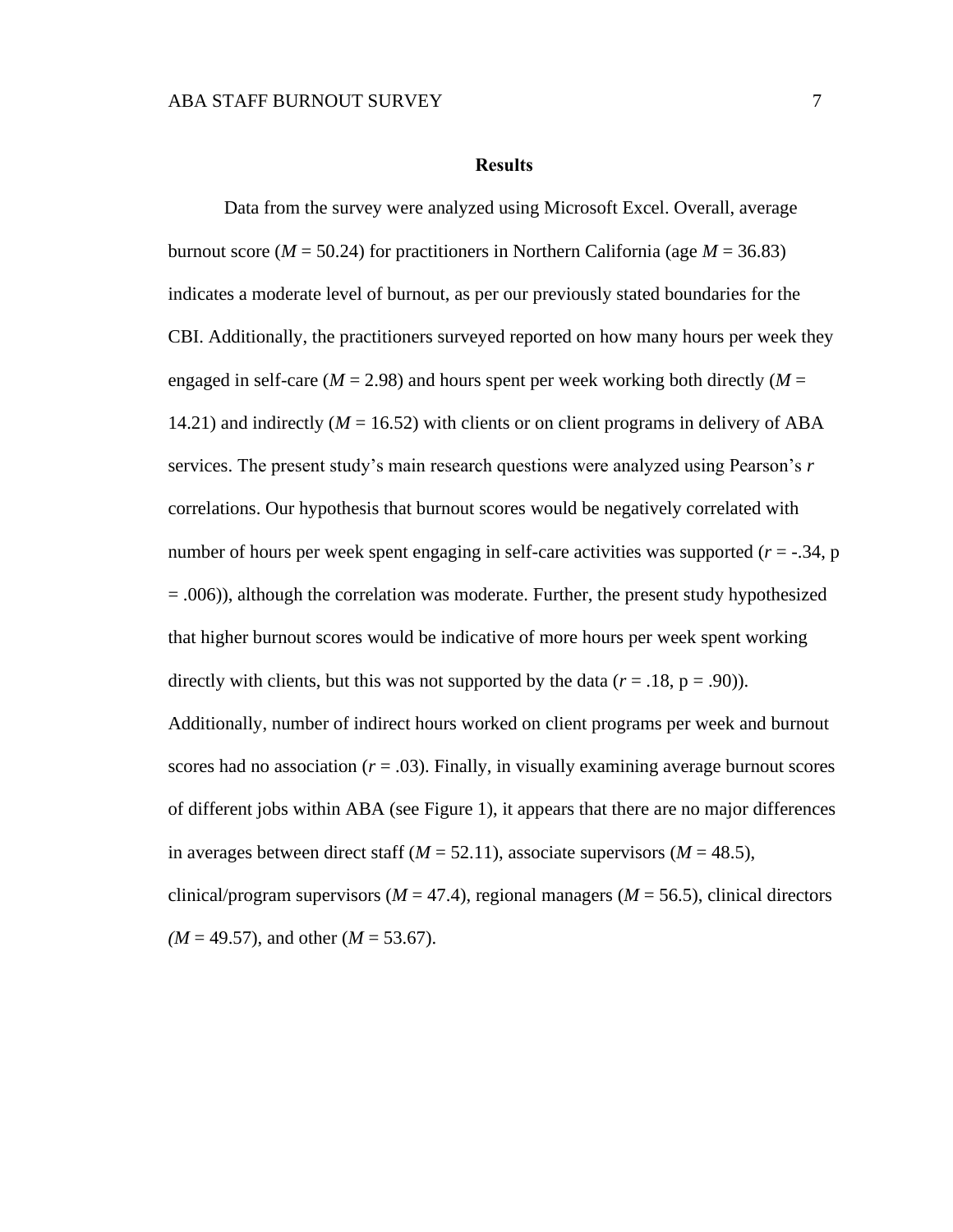

# <span id="page-13-0"></span>**Figure 1**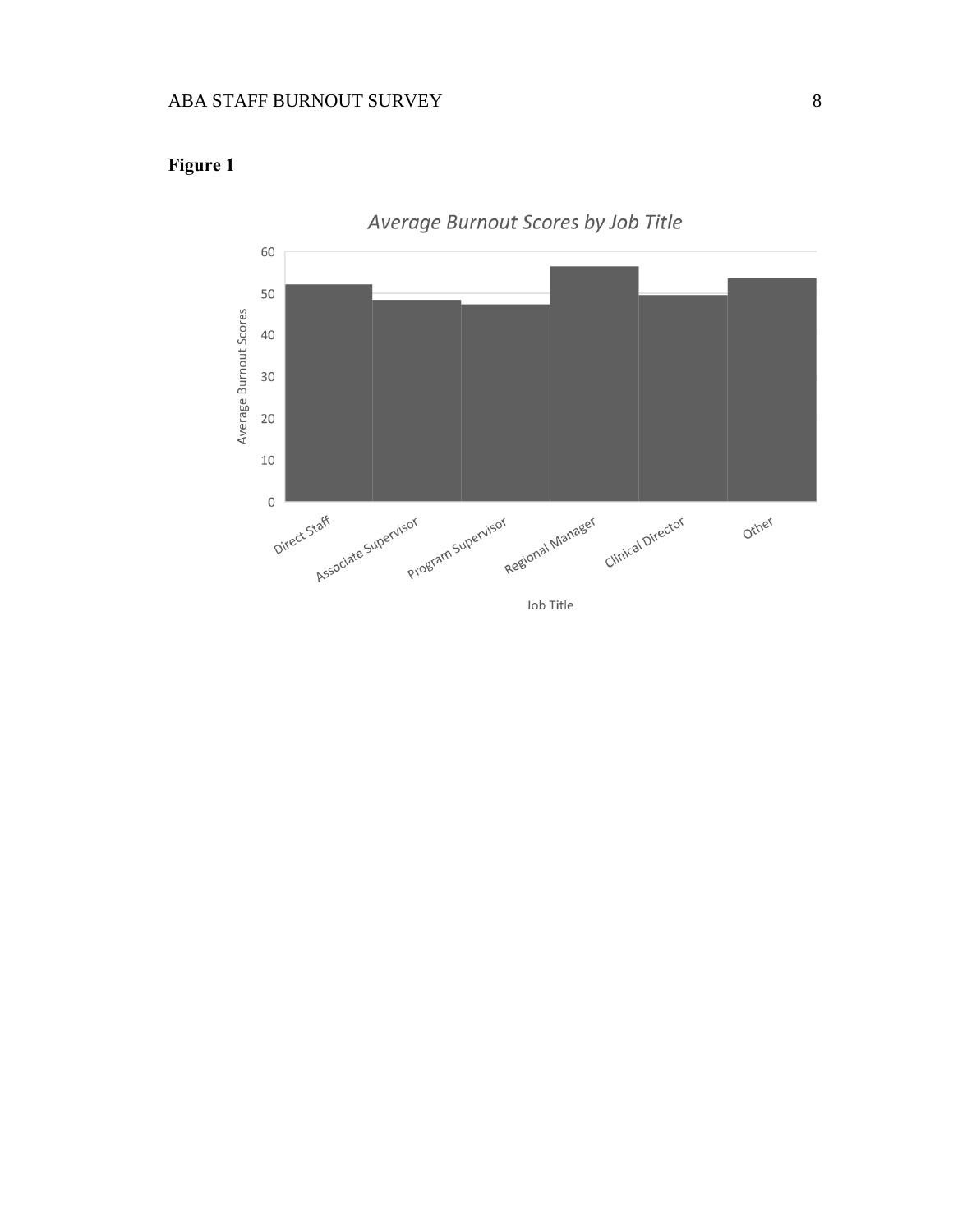#### **Discussion**

<span id="page-14-0"></span>The primary aim of this study was to survey levels of burnout among ABA practitioners in Northern California and compare these scores to amounts of self-care participants engaged in. Results from the present study confirmed our principal hypothesis that engaging in higher levels of self-care every week may reduce overall levels of burnout. This study also found that, overall, Northern California ABA practitioners are experiencing moderate levels of burnout. Comparatively, the original study that published and validated the CBI (Kristensen et al., 2005) found that in their survey of individuals in the human service field, the mean scores of burnout for their participants fell well into the low levels. Similarly, Milfont et al. (2009) surveyed teachers using this inventory and their mean scores were also in the low range of 0 to 50. The differences between the present study's mean levels of burnout and these other two studies could be due to the smaller sample size of participants, as it is possible the only practitioners who responded to the present study's survey were experiencing higher levels of burnout. It could also be the due to the targeted audience of the present study (i.e., ABA practitioners in Northern California) versus more general populations surveyed in Kristensen et al. (2005) and Milfont et al. (2009). ABA staff might experience higher levels of burnout than other human service or teaching fields, but more research on this topic would be necessary to warrant this conclusion. A final possibility for the higher mean burnout scores could be due to the present study being conducted during the COVID-19 pandemic. With service delivery changing to telehealth in many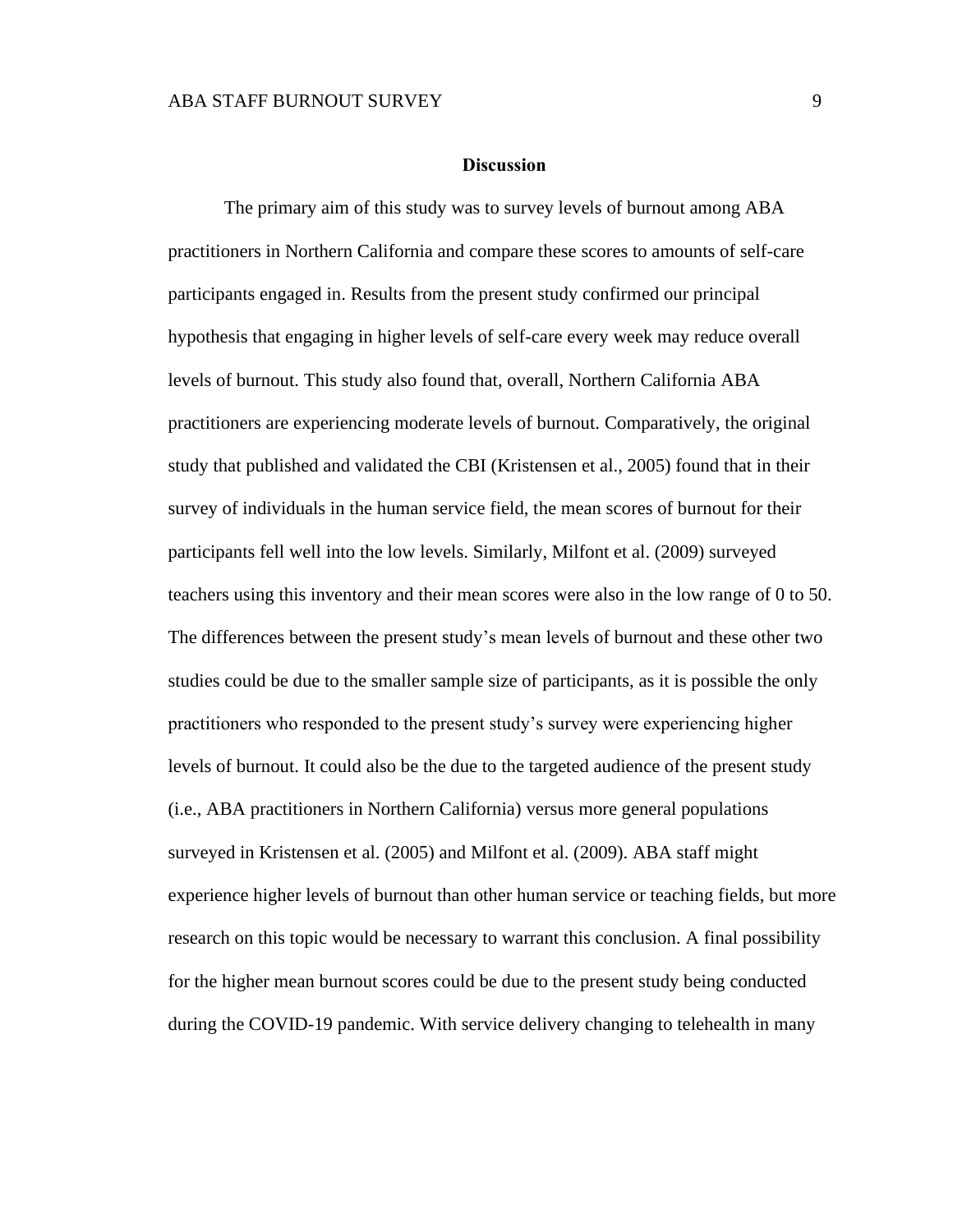cases and various reasons for cancellations and general stress from working during a global pandemic, there could be overall higher levels of burnout.

These results offer some direction in an area that is under researched in the field of ABA that agencies and practitioners should be encouraging their staff to make time to take part in self-care activities more often. Relatedly, Bethay et al. (2012) conducted a preliminary study that examined the efficacy of Acceptance and Commitment Therapy (ACT) combined with ABA techniques to reduce levels of burnout and stress among staff who work with individuals with Intellectual Disability (ID). They found that the staff who consistently engaged in ACT practices outside of training sessions had reduced levels of stress and burnout during the post-test. This study was not specific to ABA staff, but it provides some support that staff in similar fields who engage in self-care strategies (e.g., mindfulness) experience lower stress and burnout.

While there was one study published among ABA literature recently that promotes practitioners' engagement in self-care (Fiebig et al., 2020) amidst the COVID-19 pandemic, burnout has been a prevalent issue in the field long before this (Gibson et al., 2009; Hurt et al., 2013; Kelly & Barnes-Holmes, 2012). Due to the high stress nature of the jobs ABA practitioners work, there can be many factors associated with higher levels of burnout. While self-care may not be able to address all these factors, the initial results from this study indicate that, at least for these participants, engagement in selfcare is negatively correlated with burnout scores.

The present study also collected data on number of hours worked directly (e.g., direct implementation of ABA services) and indirectly with clients (e.g., goal writing,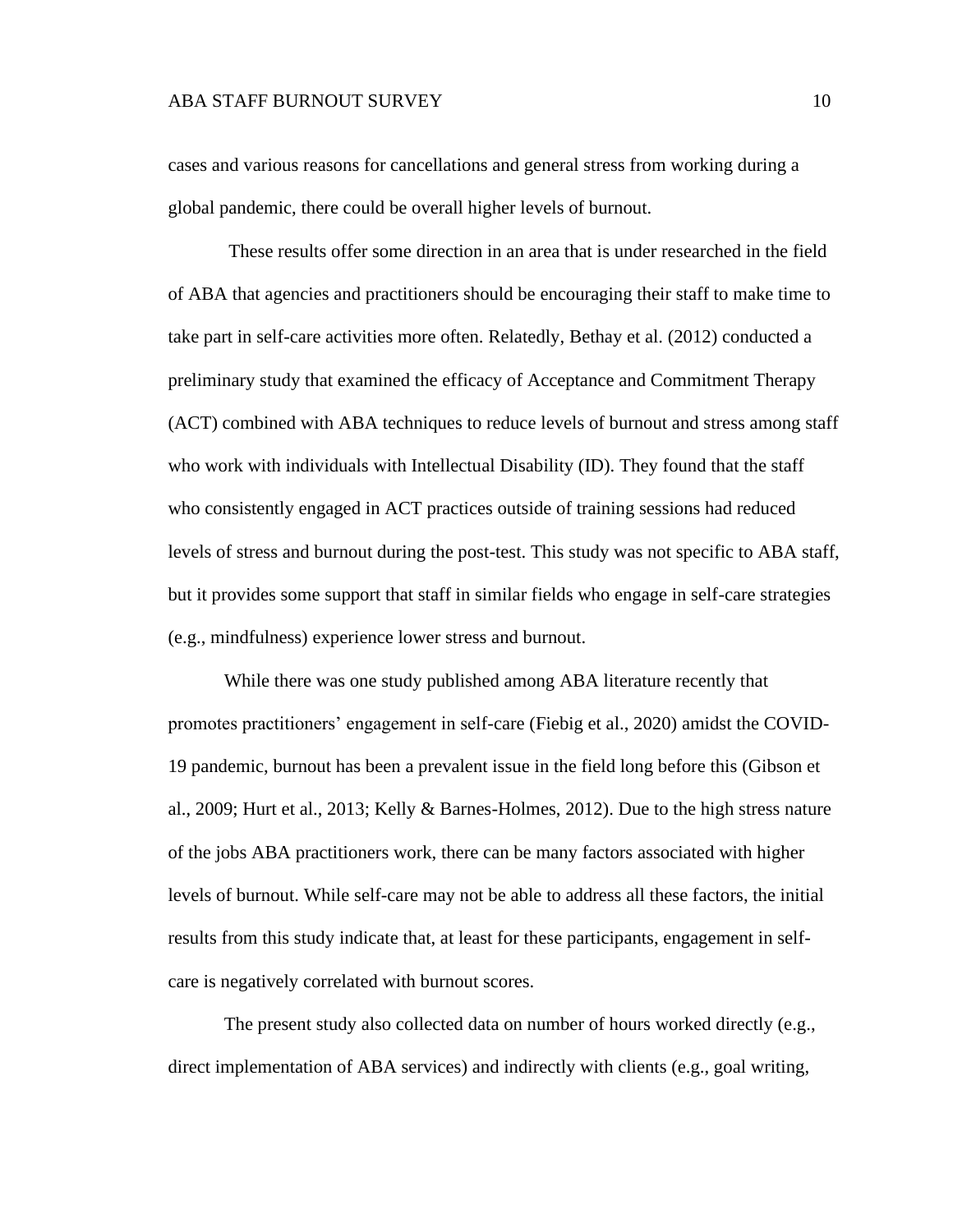graphing data, and research). It was hypothesized that higher burnout scores would be associated with more hours worked directly per week with clients, but this was not supported by the data. Further, there was no association between burnout scores and number of hours worked indirectly in ABA services. These results imply that it isn't the exact nature of the work that might be contributing to the burnout among practitioners, but instead there are other outside factors. Fortunately, most of the studies conducted within the small body of burnout research aim to identify factors related to high burnout, which have been found to be low levels of training satisfaction (Bottini, Wiseman, & Gillis, 2020), neuroticism (Hurt et al., 2013), negative implicit attitudes towards individuals with ASD (Kelly & Barnes-Holmes, 2013), and low levels of supervision support partnered with high work demands (Maslach et al., 1986). While the present study was not able to add to the area of research that identifies specific factors of ABA work that contributes to burnout, there is a continued need for research in this area so the field can provide BCBAs with proactive strategies to mitigate the issue.

#### <span id="page-16-0"></span>**Limitations**

One of the major limitations of the present study was the small geographical area in which the research was conducted. The primary investigator resides in the area where most of the participants responded, which is a small, rural town far north in California. This county has a high number of children with two or more Adverse Childhood Experiences (ACEs; Let's Get Healthy California, 2022), and this could lend itself to the possibility of higher burnout scores among the practitioners who live here and work with these children. Another identified limitation was the number of participants who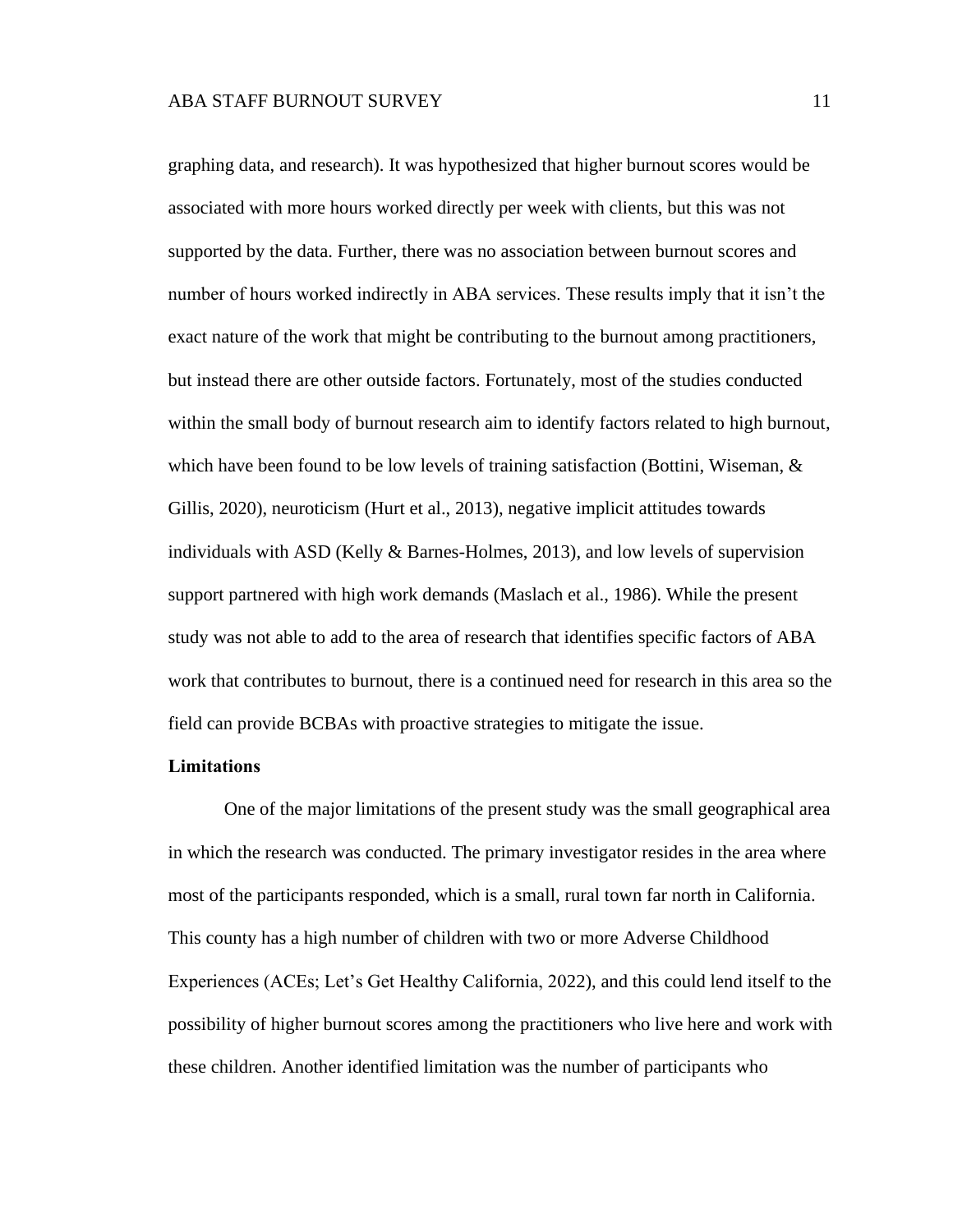completed the survey  $(n = 54)$ . With the limited area and responses, the generalizability of these results may not be strong. However, this is not to say that burnout is not a pervasive issue in ABA as other research supports the notion that it is prevalent (Maslach et al., 1986; Kristensen et al., 2005; Gibson et al., 2009; Hurt et al., 2013; Kelly & Barnes-Holmes, 2012). So, the specific results from the present study may only apply to rural Northern California ABA practitioners.

Another limitation identified in the present study was the lack of diverse responding regarding the job titles of the practitioners. We would have run an ANOVA of average burnout scores by job title if we had more responses from regional managers  $(N = 3)$  and clinical directors  $(N = 6)$ , but results would not have been as accurate due to the significantly higher numbers of responses from other positions in the field. It was decided that the visual analysis of these average burnout scores would suffice for the information we had.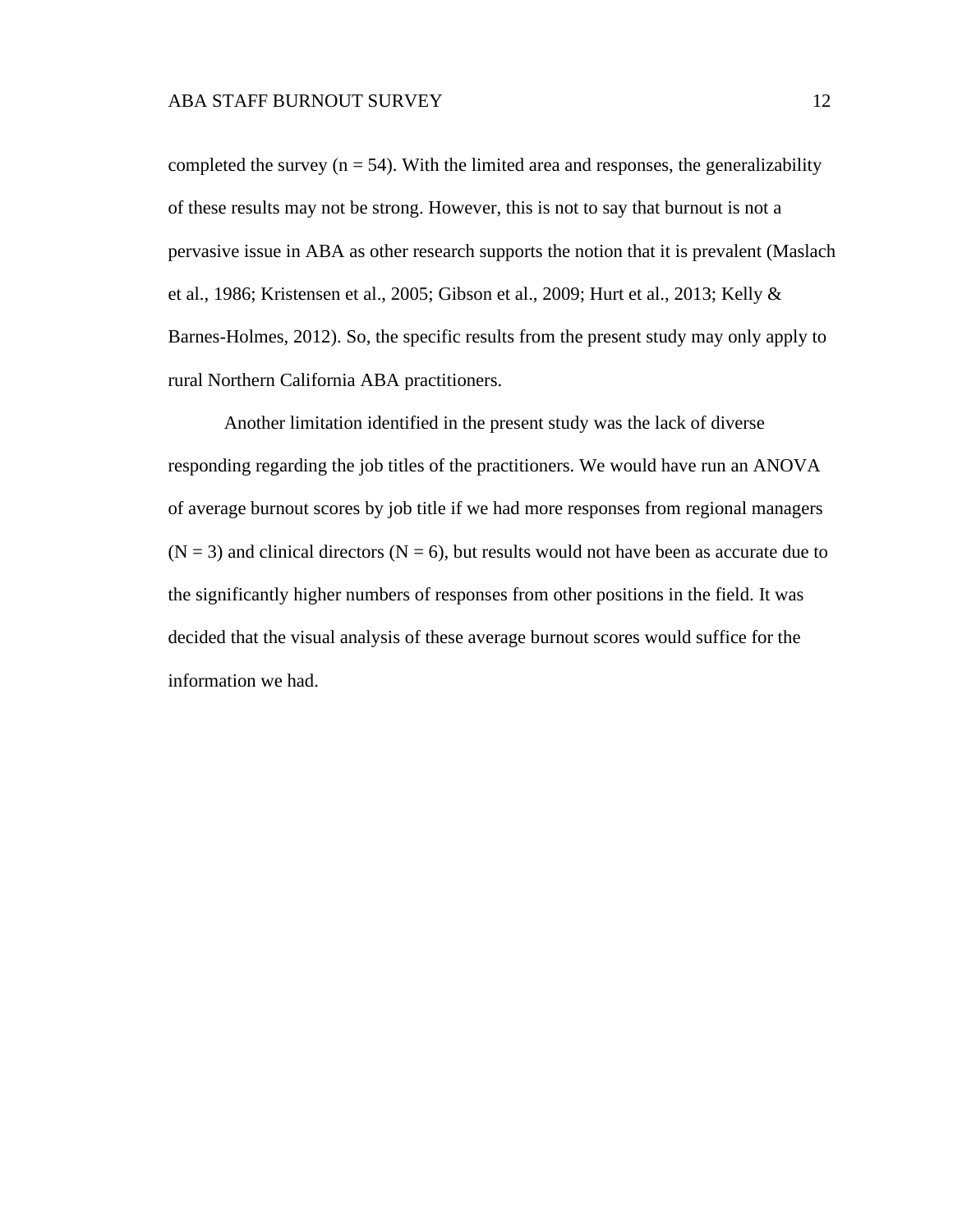#### **Conclusions and Recommendations**

<span id="page-18-0"></span>Future research should examine the burnout scores and self-care levels of practitioners in different states at a much larger scale to get a stronger idea of the relationship between self-care behaviors and burnout. Additionally, future research should continue to investigate possible factors associated with higher burnout scores and the specific factors among ABA work that may contribute to burnout. From this research, the field could potentially find more evidence-based approaches, such as ACT which promotes mindfulness practices, to support practitioners in their training and after when they are engaging with clients in the field.

While this study consisted of preliminary research in a small area of Northern California, its results provide some evidence that engaging in weekly self-care is negatively correlated with burnout scores on the CBI. These results should be used as some justification to study these constructs even further to attempt initial steps in supporting ABA practitioners so they themselves may continue to provide quality support to the individuals they serve.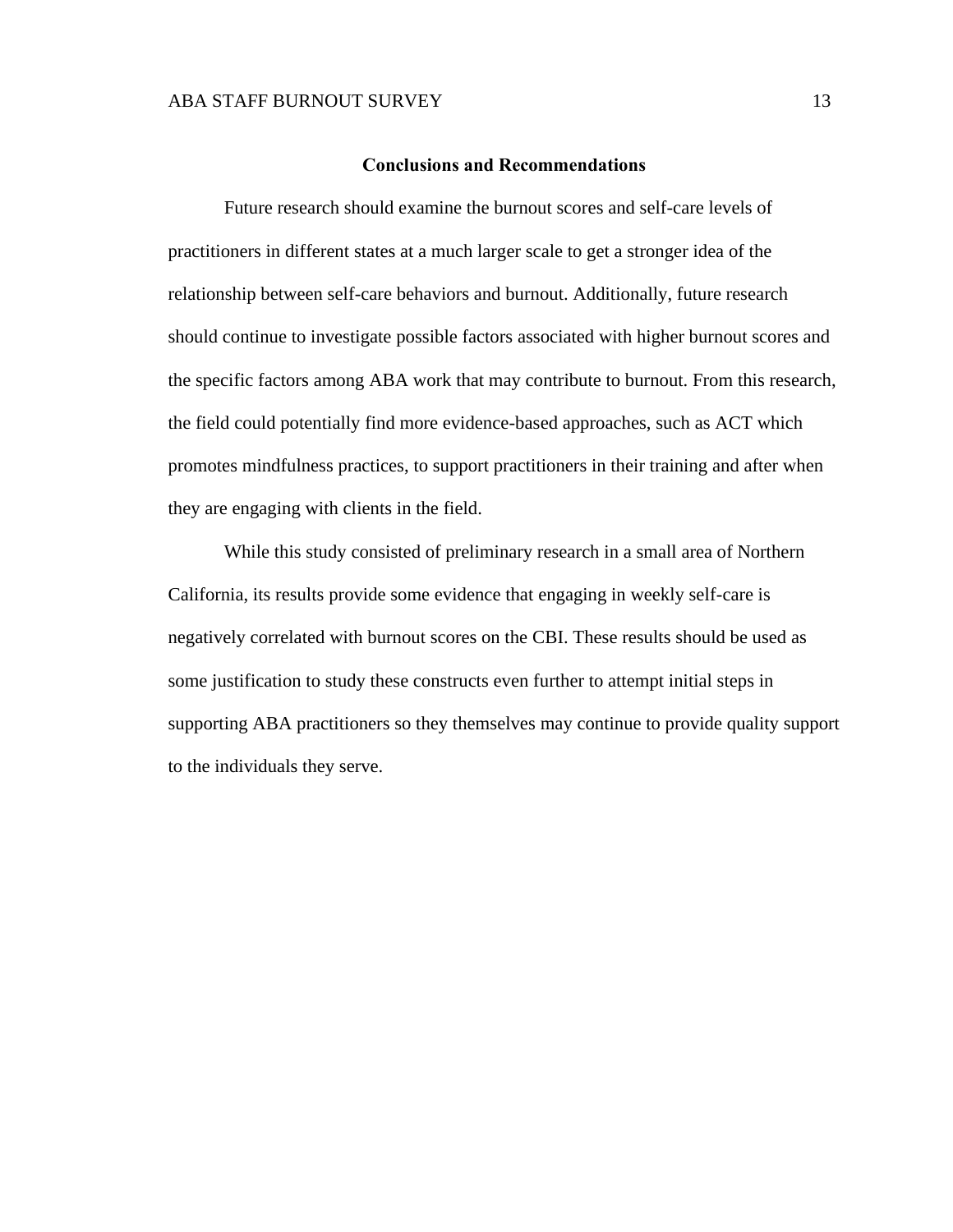#### **References**

- <span id="page-19-0"></span>Bethay, J. S., Wilson, K. G., Schnetzer, L. W., Nassar, S. L., & Bordieri, M. J. (2013). A controlled pilot evaluation of acceptance and commitment training for intellectual disability staff. *Mindfulness*, *4*(2), 113-121.
- Bottini, S., Wiseman, K., & Gillis, J. (2020). Burnout in providers serving individuals with ASD: The impact of the workplace. *Research in Developmental Disabilities, 100,* 103616. https://doi.org/10.1016/j.ridd.2020.103616
- Creedy, D. K., Sidebotham, M., Gamble, J., Pallant, J., & Fenwick, J. (2017). Prevalence of burnout, depression, anxiety and stress in Australian midwives: a crosssectional survey. *BMC pregnancy and childbirth*, *17*(1), 1-8.
- Fiebig, J. H., Gould, E. R., Ming, S., & Watson, R. A. (2020). An invitation to act on the value of self-care: Being a whole person in all that you do. *Behavior Analysis in Practice*, 1-9. https://doi.org/10.1007/s40617-020-00442-x
- Gibson, J. A., Grey, I. M., & Hastings. R. P. (2009). Supervisor support as a predictor of burnout and therapeutic self-efficacy in therapists working in ABA schools. *Journal of Autism and Developmental Disorders, 39,* 1024-1030. https://doi.org/10.1007/s10803-009-0709-4

Hurt, A. A., Grist, C. L., Malesky Jr, L. A., & McCord, D. M. (2013) Personality traits associated with occupational 'burnout' in ABA therapists. *Journal of Applied Research in Intellectual Disabilities, 26,* 299-308.

https://doi.org/10.1111/jar.12043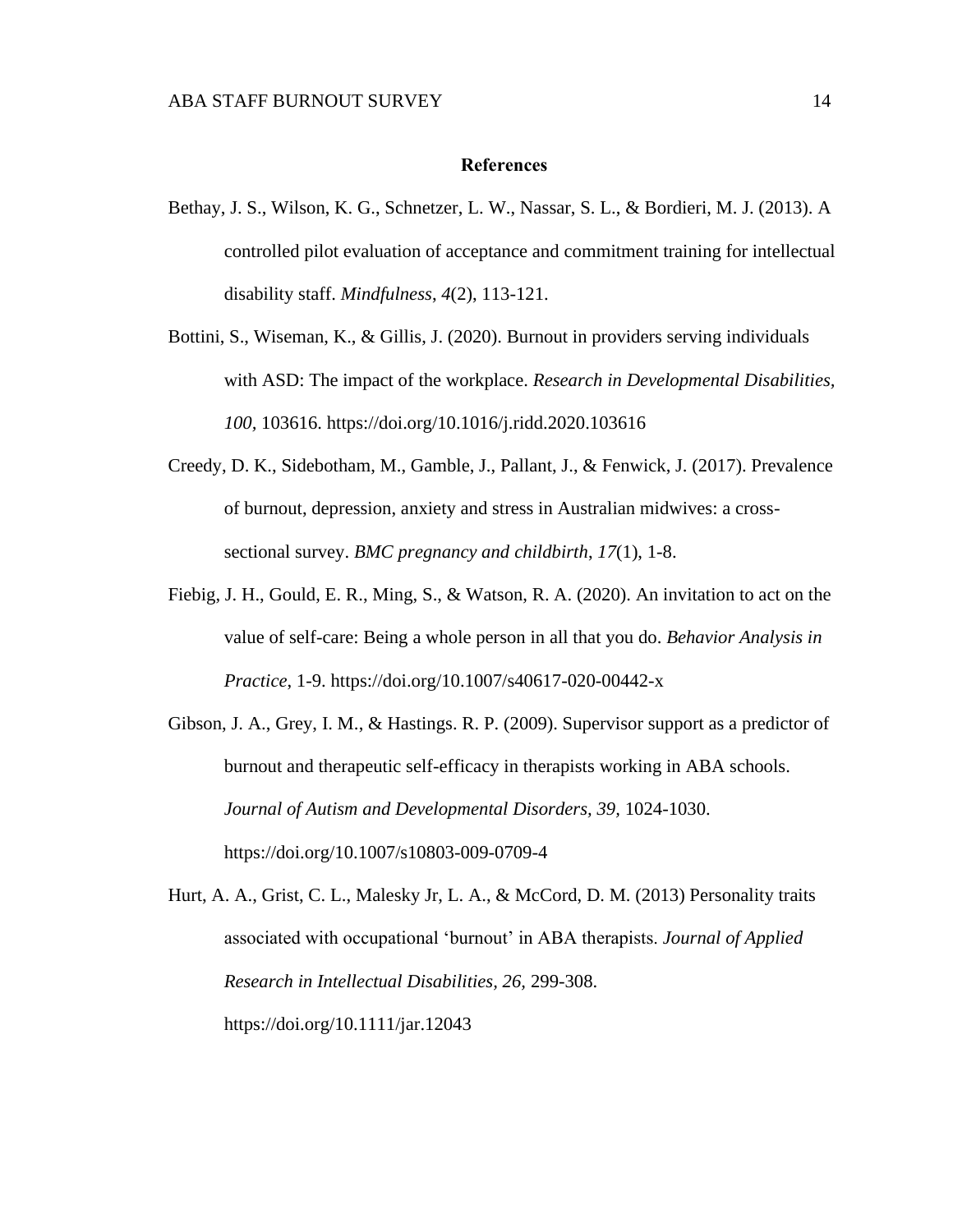- Kelly, A., & Barnes-Holmes, D. (2012) Implicit attitudes towards children with autism versus normally developing children as predictors of professional burnout and psychopathology. *Research in Developmental Disabilities, 34,* 17-28. http://dx.doi.org/10.1016/j.ridd.2012.07.018
- Kristensen, T. S., Borritz, M., Villadsen, E., & Christensen, K. B. (2005). The Copenhagen Burnout Inventory: A new tool for the assessment of burnout. *Work & Stress*, *19*(3), 192-207.
- Let's Get Healthy California. Adverse Childhood Experiences. (2022). Retrieved April 20, 2022, from https://letsgethealthy.ca.gov/goals/healthy-beginnings/adversechildhood-experiences/
- Maslach, C., Jackson, S. E., Leiter, M. P., Schaufeli, W. B., & Schwab, R. L. (1986). *Maslach burnout inventory* (Vol. 21, pp. 3463-3464). Palo Alto, CA: Consulting psychologists press.
- Schaufeli, W. B., & Greenglass, E. R. (2001). Introduction to special issue on burnout and health. *Psychology & health*, *16*(5), 501-510.
- Shankar, B., & Kumar, S. (2014). Emotional labour and burnout relationship: Role of social support and coping. *Indian Journal of Community Psychology*, *10*(2), 263- 277.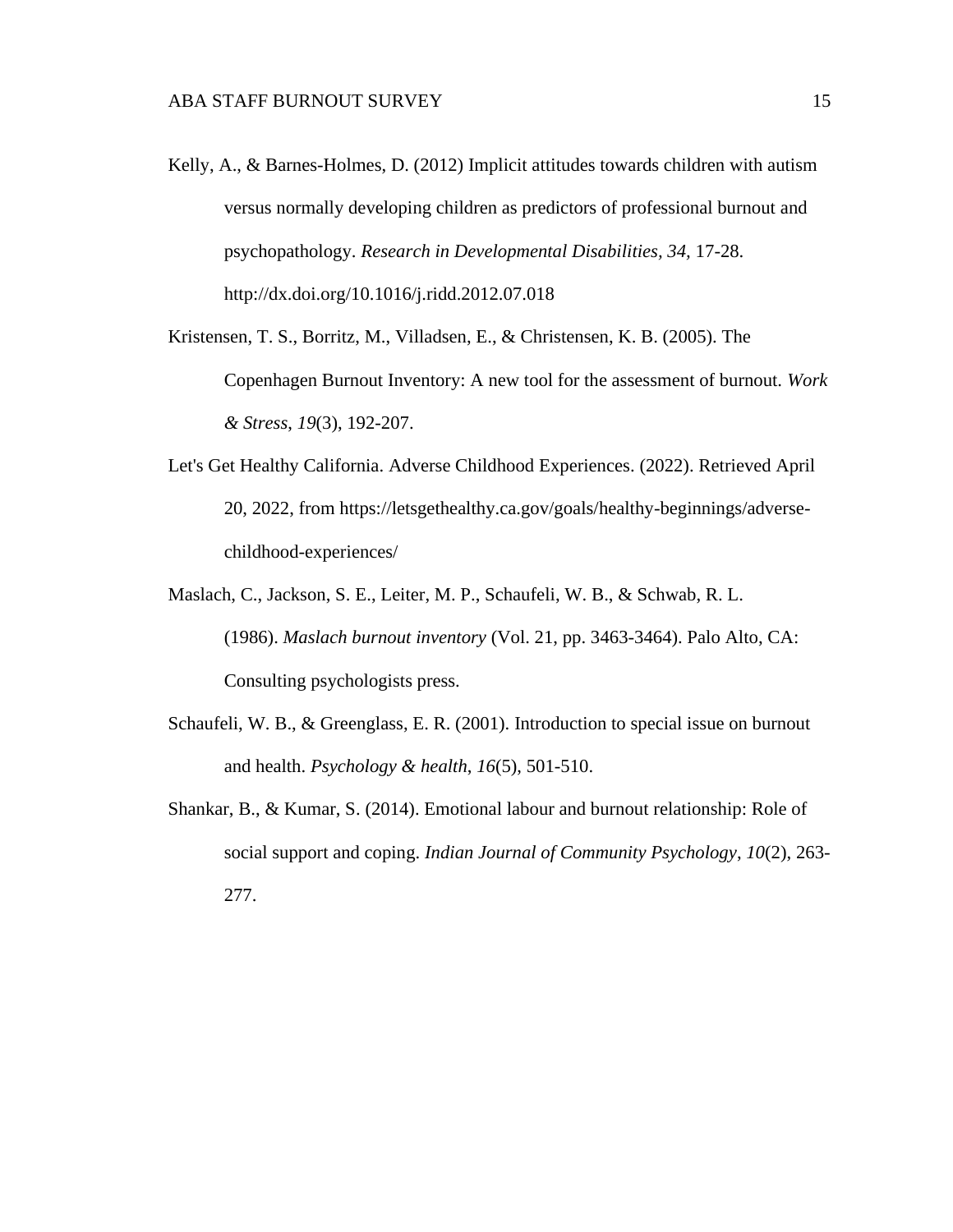## **Appendices**

<span id="page-21-1"></span><span id="page-21-0"></span>Appendix A: Survey from Qualtrics

### **Demographic Questions**

- 1. How old are you?
- 2. What county are you located in?
- 3. What is your job title (you may pick more than one)?
	- a. Direct staff
	- b. Clinical Supervisor
	- c. Associate Supervisor
	- d. Regional Manager
	- e. Clinical Director
	- f. Other (please include your title below)
- 4. What is your highest level of education?
	- a. PhD, PsyD, Master's degree, Bachelor's degree, high school diploma
- 5. What credential do you hold (if applicable)?
	- a. BCBA/BABA-D
		- b. BCaBA
		- c. RBT
		- d. SLP
- 6. What is the primary age of clients you work with (you may select more than one)?
	- a. Early intervention (0-3 years old)
	- b. Young children (4-11 years old)
	- c. Adolescents (12-17 years old)
	- d. Young adults (18-25 years old)
	- e. Adults (26+ years old)
- 7. How many years have you working in the field of ABA?
- 8. About how many hours per week do you work directly with clients?
- 9. About how many hours per week do you do indirect work for clients?

## **Self-Care Strategies**

- 1. What self-care strategies do you typically engage in? (you may choose however many apply)
	- a. Emotional self-care (including seeing a therapist, journaling, creating art, playing music, etc.)
	- b. Practical self-care (including creating a budget, taking professional development classes, organizing, cleaning, etc.)
	- c. Physical self-care (including taking a walk, exercising, ensuring enough sleep, staying hydrated, etc.)
	- d. Mental self-care (including reading, doing puzzles, going to a museum, etc.)
	- e. Social self-care (including being around friends, loved ones, etc.)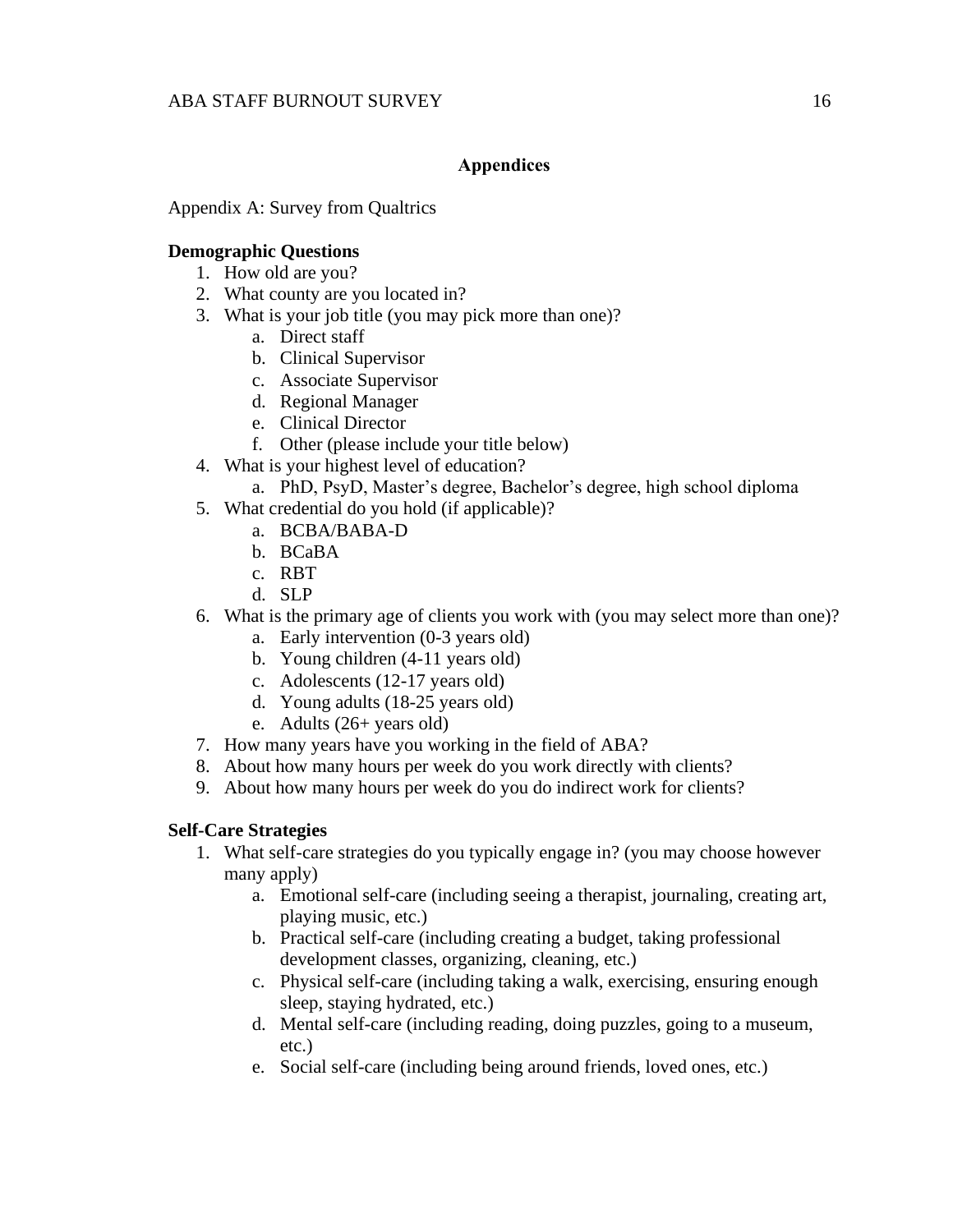- f. Spiritual self-care (including meditation, yoga, going to church, etc.)
- g. I do not engage in any of these self-care activities.
- 2. About how many hours per week do you typically engage in these self-care activities?
	- a. 0-1 hour
	- b. 1-3 hours
	- c. 3-5 hours
	- d. 5+ hours
- 3. Are there any other self-care strategies you engage in that do not fall into any of the categories above? If so, please list them.

## **Personal Burnout**

The following questions will ask about the degree of physical and psychological fatigue and exhaustion you may experience.

|               | Never/almost | Seldom or | Sometimes   | Often or to | Always or   |
|---------------|--------------|-----------|-------------|-------------|-------------|
|               | never        | to a low  | or somewhat | a high      | to a very   |
|               |              | degree    |             | degree      | high degree |
| How often     |              |           |             |             |             |
| do you feel   |              |           |             |             |             |
| tired?        |              |           |             |             |             |
| How often     |              |           |             |             |             |
| are you       |              |           |             |             |             |
| physically    |              |           |             |             |             |
| exhausted?    |              |           |             |             |             |
| How often     |              |           |             |             |             |
| are you       |              |           |             |             |             |
| emotionally   |              |           |             |             |             |
| exhausted?    |              |           |             |             |             |
| How often     |              |           |             |             |             |
| do you think  |              |           |             |             |             |
| "I can't take |              |           |             |             |             |
| it anymore"?  |              |           |             |             |             |
| How often     |              |           |             |             |             |
| do you feel   |              |           |             |             |             |
| worn out?     |              |           |             |             |             |
| How often     |              |           |             |             |             |
| do you feel   |              |           |             |             |             |
| weak and      |              |           |             |             |             |
| susceptible   |              |           |             |             |             |
| to illness?   |              |           |             |             |             |

**Work-Related Burnout**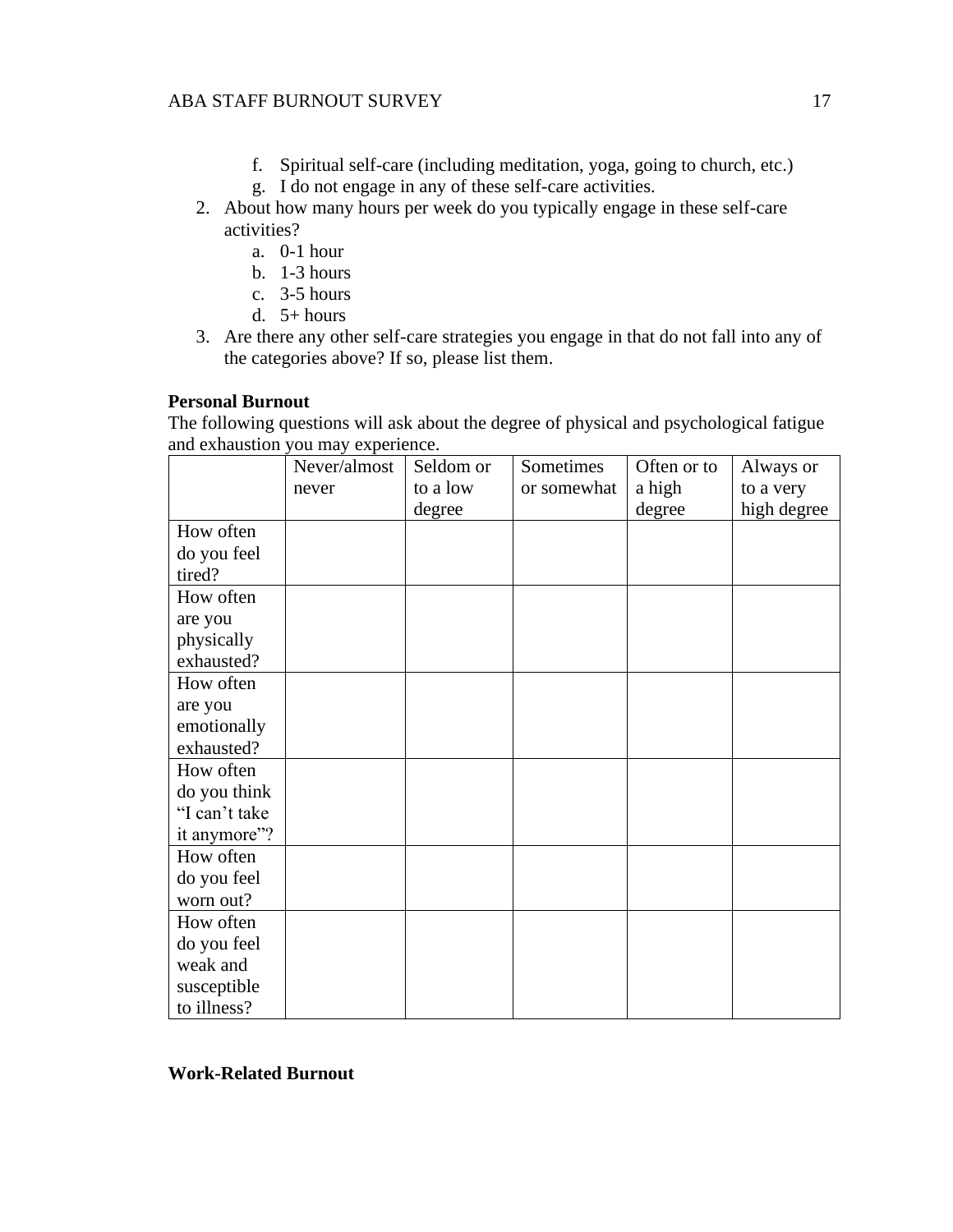|                | Never/ | Seldom or | Sometimes   | Often or to | Always or   |
|----------------|--------|-----------|-------------|-------------|-------------|
|                | almost | to a low  | or somewhat | a high      | to a very   |
|                | never  | degree    |             | degree      | high degree |
| Do you feel    |        |           |             |             |             |
| worn out at    |        |           |             |             |             |
| the end of     |        |           |             |             |             |
| the working    |        |           |             |             |             |
| day?           |        |           |             |             |             |
| Are you        |        |           |             |             |             |
| exhausted in   |        |           |             |             |             |
| the morning    |        |           |             |             |             |
| at the         |        |           |             |             |             |
| thought of     |        |           |             |             |             |
| another day    |        |           |             |             |             |
| at work?       |        |           |             |             |             |
| Do you feel    |        |           |             |             |             |
| that every     |        |           |             |             |             |
| working        |        |           |             |             |             |
| hour is tiring |        |           |             |             |             |
| for you?       |        |           |             |             |             |
| Do you have    |        |           |             |             |             |
| enough         |        |           |             |             |             |
| energy for     |        |           |             |             |             |
| family and     |        |           |             |             |             |
| friends        |        |           |             |             |             |
| during         |        |           |             |             |             |
| leisure time?  |        |           |             |             |             |
| $**$           |        |           |             |             |             |
| Is your work   |        |           |             |             |             |
| emotionally    |        |           |             |             |             |
| exhausting?    |        |           |             |             |             |
| Does your      |        |           |             |             |             |
| work           |        |           |             |             |             |
| frustrate      |        |           |             |             |             |
| you?           |        |           |             |             |             |
| Do you feel    |        |           |             |             |             |
| burnt out      |        |           |             |             |             |
| because of     |        |           |             |             |             |
| your work?     |        |           |             |             |             |

The following questions will ask you about how physically or psychologically tired or exhausted you may be in relation to your work.

\*\*indicated reverse score

**Client-Related Burnout**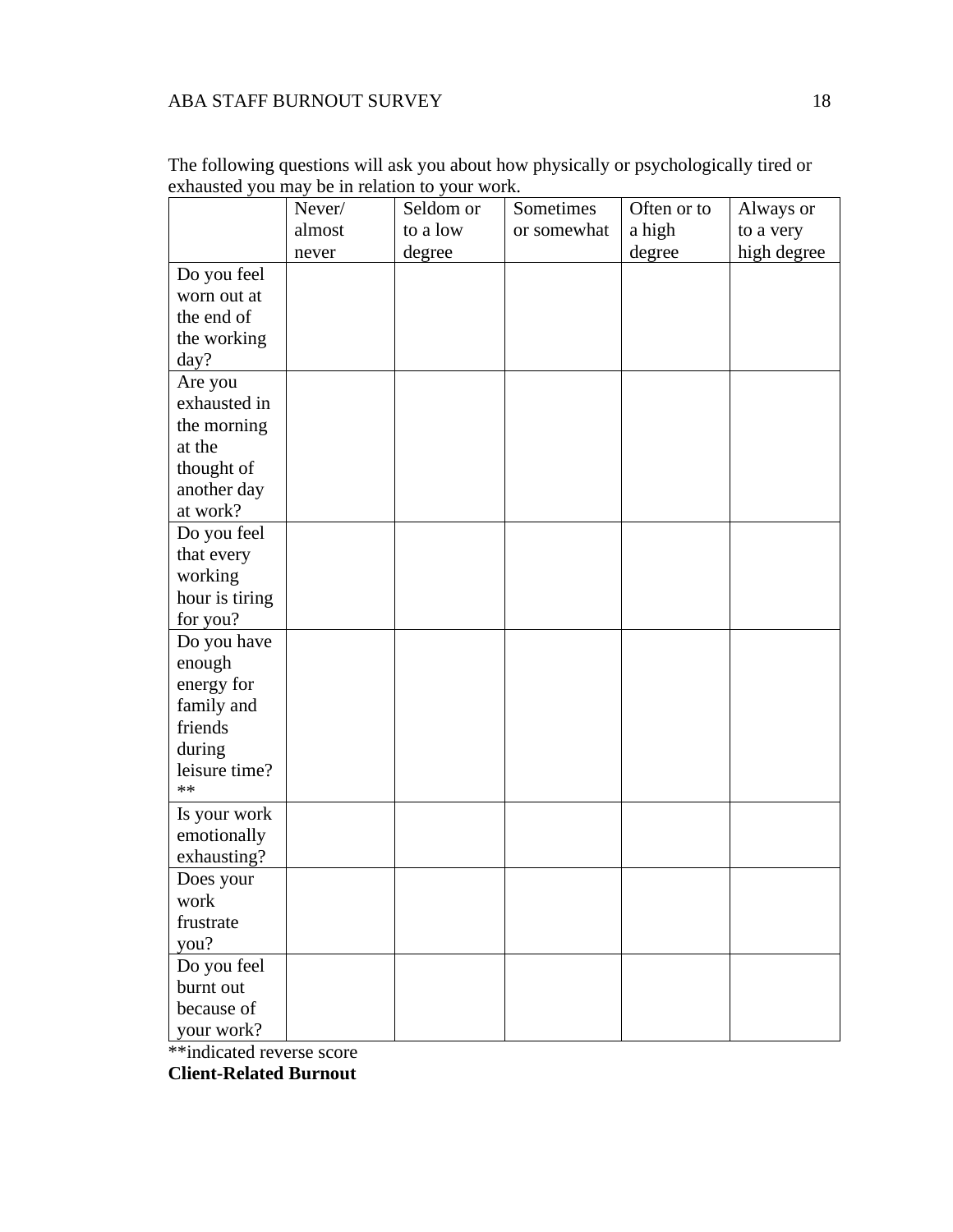|                           | Never/almost | Seldom or | Sometimes   | Often or to | Always or   |
|---------------------------|--------------|-----------|-------------|-------------|-------------|
|                           | never        | to a low  | or somewhat | a high      | to a very   |
|                           |              | degree    |             | degree      | high degree |
| Do you find               |              |           |             |             |             |
| it hard to                |              |           |             |             |             |
| work with                 |              |           |             |             |             |
|                           |              |           |             |             |             |
| clients?<br>Does it drain |              |           |             |             |             |
|                           |              |           |             |             |             |
| your energy               |              |           |             |             |             |
| to work with              |              |           |             |             |             |
| clients?                  |              |           |             |             |             |
| Do you find               |              |           |             |             |             |
| it frustrating            |              |           |             |             |             |
| to work with              |              |           |             |             |             |
| clients?                  |              |           |             |             |             |
| Do you feel               |              |           |             |             |             |
| that you                  |              |           |             |             |             |
| give more                 |              |           |             |             |             |
| than you get              |              |           |             |             |             |
| back when                 |              |           |             |             |             |
| you work                  |              |           |             |             |             |
| with clients?             |              |           |             |             |             |
| Are you                   |              |           |             |             |             |
| tired of                  |              |           |             |             |             |
| working                   |              |           |             |             |             |
| with clients?             |              |           |             |             |             |
| Do you                    |              |           |             |             |             |
| sometimes                 |              |           |             |             |             |
| wonder how                |              |           |             |             |             |
| long you                  |              |           |             |             |             |
| will be able              |              |           |             |             |             |
| to continue               |              |           |             |             |             |
| to work with              |              |           |             |             |             |
| clients?                  |              |           |             |             |             |

The following questions will ask you about the degree of exhaustion, mentally or physically, you may experience in relation to your work with clients.